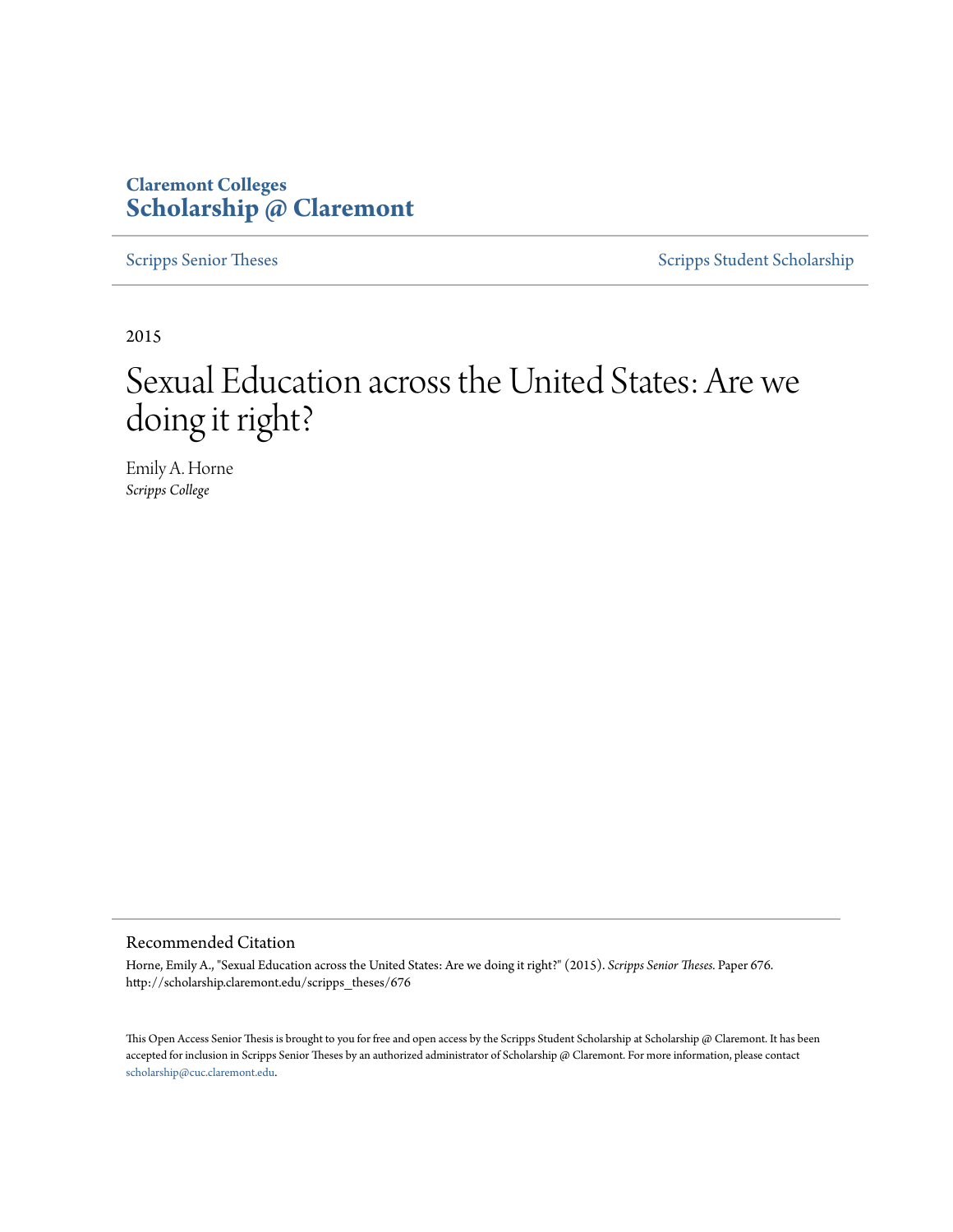# **Sexual Education across the United States: Are we doing it right?**

**Emily Ayres Horne** Scripps College Class of 2015

A thesis submitted in partial fulfillment of the degree of Bachelor of Arts in Sociology

April 24, 2015

Advisor:

Jill Grigsby Professor of Sociology Pomona College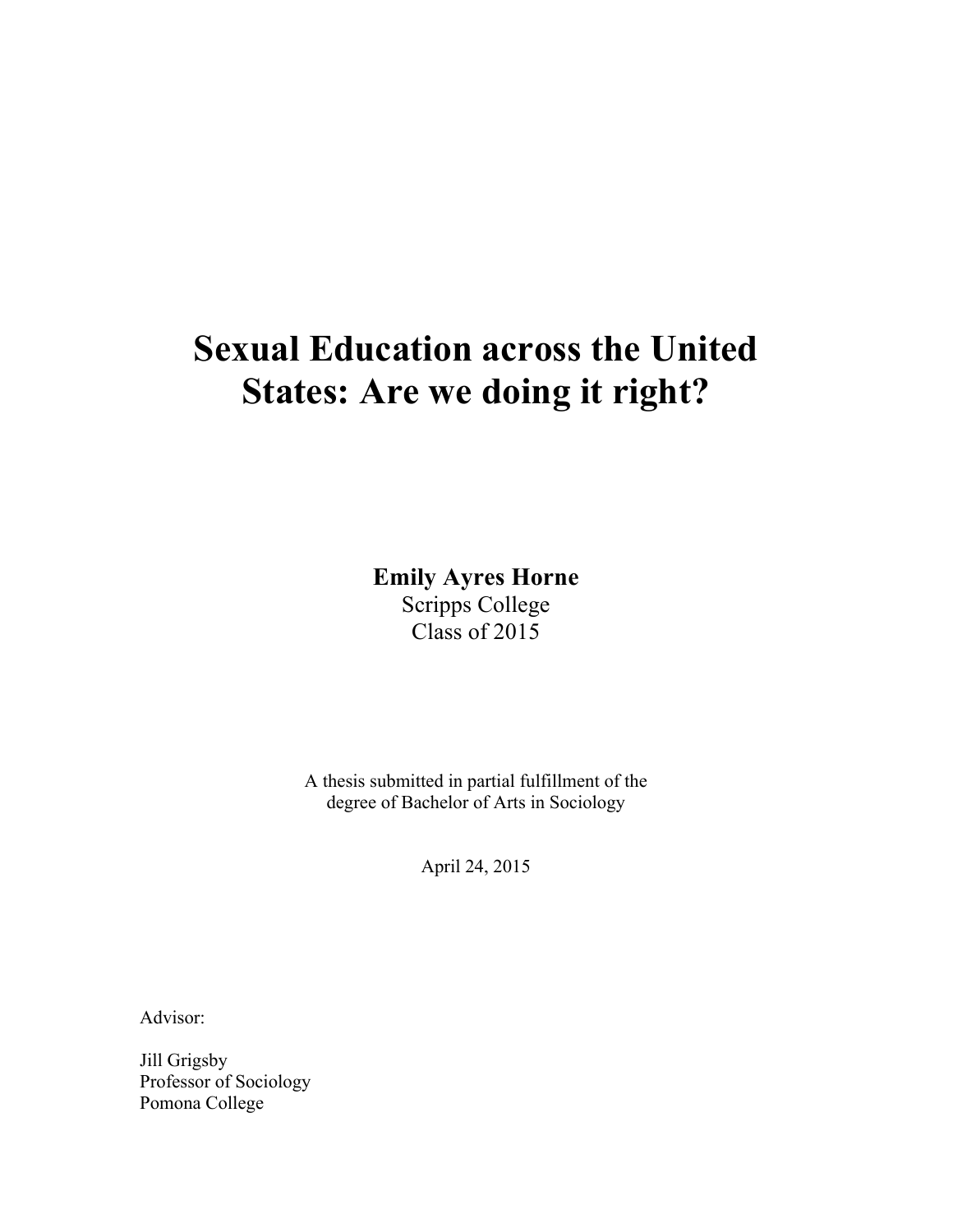# **Abstract**

Since the early  $20<sup>th</sup>$  century, students across the United States have been learning sexual education in public classrooms. Although American society has made many advancements and social changes since then, the curriculum of sexual education has remained stagnant. It continues to stress the concept of "social hygiene," promoting white, heterosexual norms while demoralizing adolescent sexuality (McCarty-Caplan 2013). Since the 1980's, the federal government has created three federally funded programs to promote abstinence-only sexual education. Although there are no federal laws or policies that dictate states or districts must provide sexual education, the programs have pressured the boards and districts to teach what the federal government is promoting. Most importantly, these ideologies are being pushed on to the government by the Religious Right. This study examines the attitudes towards sexual education and the attitudes towards topics that are associated with the curriculum. The findings imply that religion and political identification play the largest role in influencing these attitudes, which explains the current state of sexual education.

# **Acknowledgments**

I am greatly appreciative to all of those who gave me their support in one way or another. Thank you to Professor Grigsby for all of your guidance, from using SPSS to thinking large about the larger picture of what it takes to embark on a research project such as this. To Professor Beck, for inspiring me to go outside of my comfort zone by working with numbers instead of people and helping me grow as a sociologist. To my mom, dad, brother, and sister, for listening to my struggles and accomplishments and for driving up to see me throughout the years when I needed it the most, even if you did not know it. To my lovely ladies, who have made me laugh, no matter what, every day since they have been burdened by my friendship. And lastly, to my stuffed rabbit Bumby who is always there to give me a hug whenever I need it.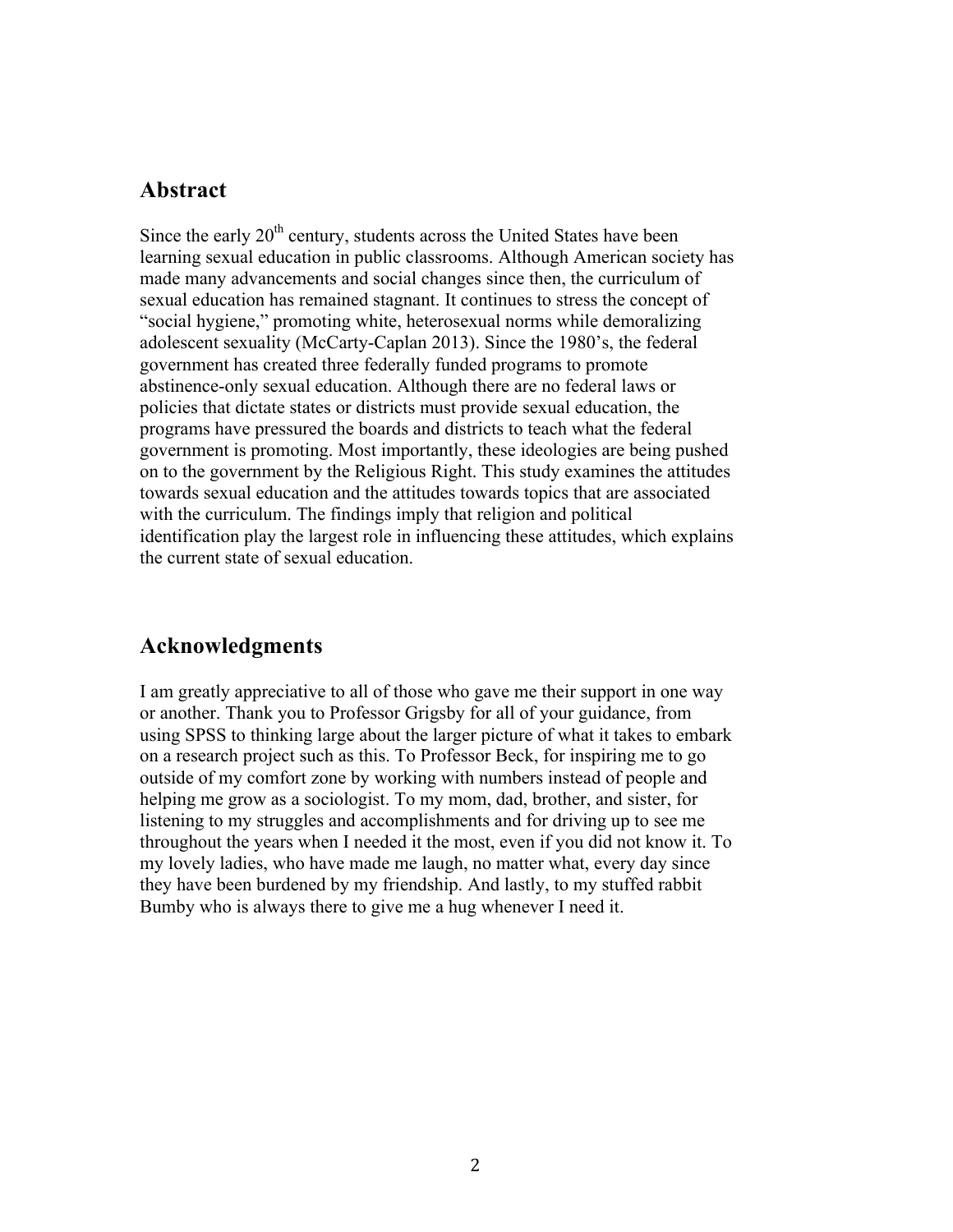# **Table of Contents**

| Introduction                       | 4  |
|------------------------------------|----|
| <b>History of Sexual Education</b> | 5  |
| Review of the Literature           | 7  |
| Data and Methods                   | 15 |
| Results                            | 21 |
| Discussion                         | 31 |
| Conclusion                         | 35 |
| Bibliography                       | 38 |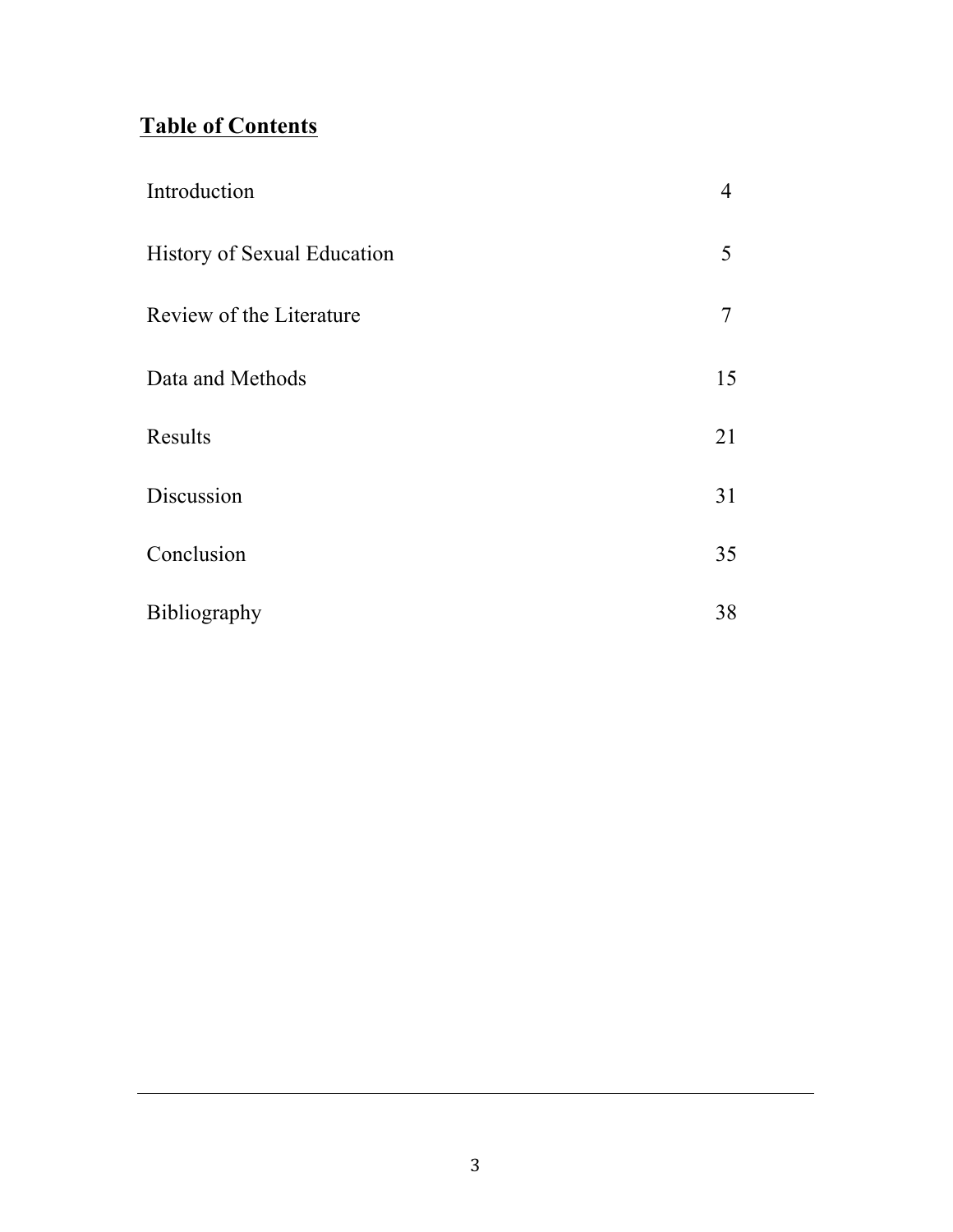## **Introduction**

The state of our youth's sexual health is a national concern; teenagers make up only a quarter of the nation's sexually active population but are the group who contract over half of the new STI's each year (Sherr & Dyer 2010). Additionally, close to half of the teenage population is engaging in sexual intercourse (46.8%) while only 19.0% are taking birth control and 59.1% are using condoms (CDC 2013). What is even more concerning is that the statistics are drastically worse for African American and Latino teenagers (CDC 2013).

There are many factors that have influenced the current sexual education curriculum that is taught in classrooms nationwide through the public school system. First and most importantly, the federal government has played the largest role in shaping that curriculum (Landry, Kaeser, & Richards 1999; Darroch, Landry, & Susheela 2000; Kendall 2008; Elia & Eliason 2010; Gusrang & Cheng 2010; McCarty-Caplan 2013). The federal government has created funded programs throughout the years that have pressured school districts to buy into abstinence-only curriculum. More specifically within the federal government, the Religious Right has mobilized its Christian values to shape the conversation within the classroom (Smith & Crowell 2005; di Mauro & Joffe 2007; Kendall 2008; Klein 2011; Williams 2011; McCarty-Caplan 2013). This combination of politics and Christianity upholds white, middle-class values, which means in addition to censoring the information it also only caters to students who identify likewise.

This study focuses on sexual education within the public school system because private schools are not influenced by federal funding in the same way. The study gives a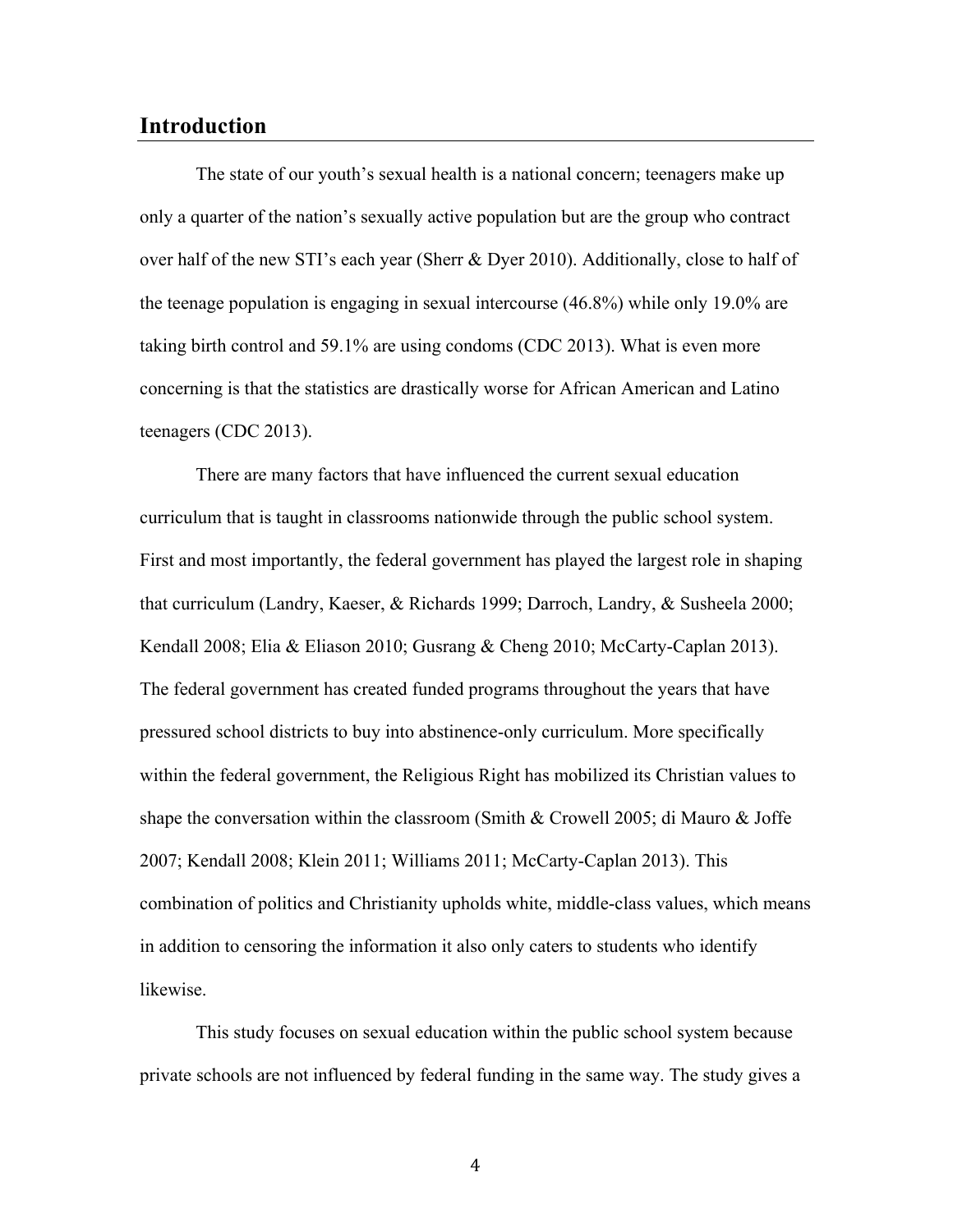background of sexual education within the United States, reviews the literature on its current state, presents data on attitudes regarding sexual education, and analyzes the findings. The findings suggest that there are a variety of factors that impact attitudes on sexual education, but none are as consistent as religion and politics.

#### **History of Sexual Education in the United States**

Sexual education within the United States is relatively young; it began with the creation of the American Social Hygiene Association in 1913 (Elia & Eliason 2010; McCarty-Caplan 2013). The association believed that by implementing sexual education within public schools it could prevent the spread of sexually transmitted infections and keep sexual behavior within the "sanctity" of marriage. The curriculum heavily depended on the notion that there is "right versus wrong" behavior, all of which was based on traditional Christian, heteronormative ideologies. This suggests that the goal of sexual education was that of "social hygiene," which implies that sexual education was developed to promote white, heterosexual norms and the belief that adolescent sexuality is immoral (McCarty-Caplan 2013). Not much changed within the curriculum of sexual education until the 1960's, which marked a period of more liberal thinking within the United States. The result was the creation of a more inclusive and comprehensive sexual education (McCarty-Caplan 2013).

However, twenty years later, sexual education reverted back to conservative curriculum. Although there are no federal laws requiring states to include sexual education in public schools, the first federally funded sexual education bill passed in 1981 (Darroch, Landry, & Susheela 2000; Weaver, Smith, & Kippax 2005; di Mauro & Joffe 2007; Elia & Eliason 2010; Williams 2011; McCarty-Caplan 2013). This bill, The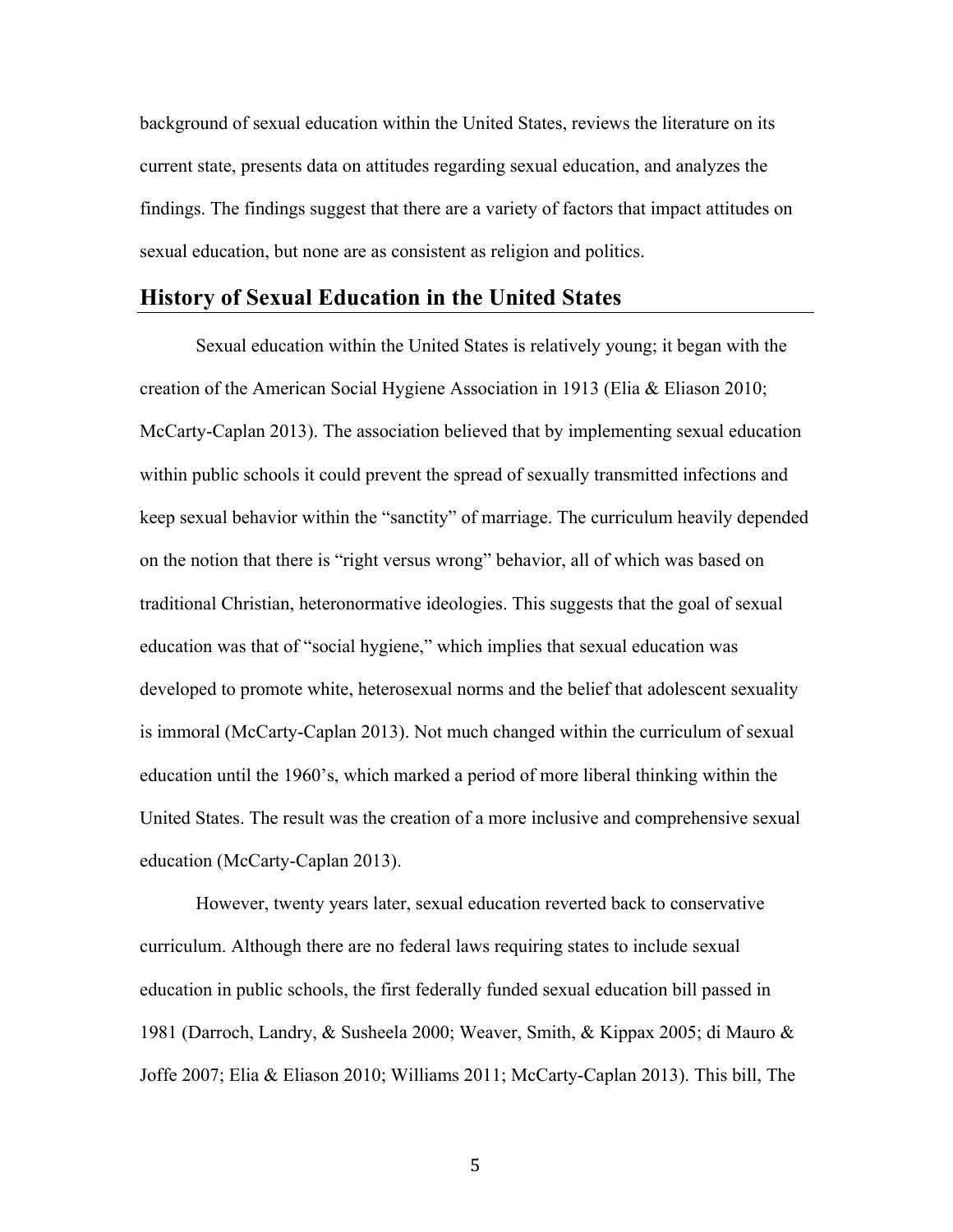Adolescent Family Life Act (AFLA), aimed to prevent adolescent pregnancy and to promote abstinence-until-marriage lifestyles. It was also a major source of funding for school districts' sexual education programs. In its first year it received \$11 million and has received equal amounts or more each year (Elia & Eliason 2013). The American Civil Liberties Union sued AFLA in 1983 for the religious connotations and settled ten years later on the terms that AFLA programs would no longer reference religion, be medically accurate, and be respectful of the students' personal choices (Elia & Eliason 2013).

Another federally funded abstinence-only program emerged in 1996, under the Clinton Administration, called Title V, Section 510 of the Social Security Act (Darroch, Landry, & Susheela 2000; Weaver, Smith, & Kippax 2005; di Mauro & Joffe 2007; Elia & Eliason 2010; Williams 2011; McCarty-Caplan 2013). Title V, much like AFLA, aimed to contain sexual behavior to marriage but focused on communities that are considered "at risk" for pregnancies outside of marriage. The federal government defined abstinence education as a curriculum that teaches abstinence as the only way to avoid sexually transmitted infections, unwanted pregnancy, and mental trauma. There was also an emphasis on describing premarital sexual behavior as socially deviant and socially harmful.

Lastly, in 2001, the most recent federally funded sexual education program commenced. The Community-Based Abstinence Education (CBAE) is especially notable because it surpassed the state because the funds went directly to local communities who wanted to teach abstinence-only education (Darroch, Landry, & Susheela 2000; Weaver, Smith, & Kippax 2005; di Mauro & Joffe 2007; Elia & Eliason 2010; Williams 2011;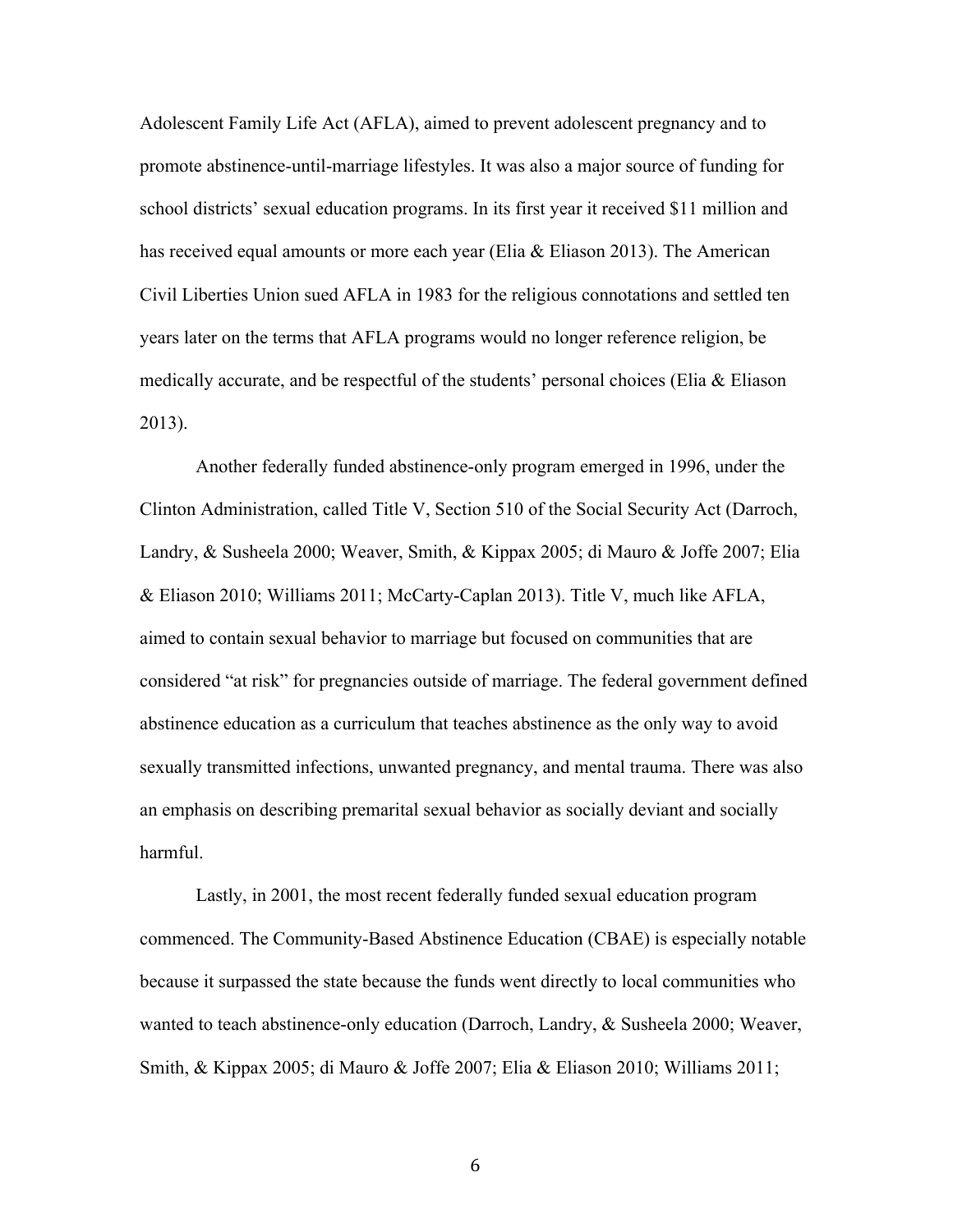McCarty-Caplan 2013). CBAE promoted the most extreme abstinence-only curriculum and heavily relied on faith. However, with the election of President Obama, funding for the CBAE was cut in 2010 and funding for other abstinence-only programs have dwindled since. Regardless, the conservative ideologies that have been a driving force for the policies surrounding sexual education in public schools remain.

#### **Review of the Literature**

#### *The Government's Role*

The federal government has an enormous impact on how each state treats sexual education. Through federal programs, states are pressured into teaching abstinence-only curriculum to receive federal subsidies (Kendall 2008; Gusrang & Cheng 2010; Hamilton, Sanders, Anderman 2013). Most of the literature that discusses the relationship between the federal government and sexual education programs take the federal programs' impact for face value and do not question why the programs took affect so easily (Darroch, Landry, & Susheela 2000; Kendall 2008; Elia & Eliason 2010; McCarty-Caplan 2013).

Gusrang and Cheng critique other researchers' linear explanations of policy change and, instead, use a incrementalist perspective and crowding out theory to explain how the programs became so popular (2010; Winter 1990; McConnell & Brue 2005). With the incrementalist model, change occurs over a long period of time that is composed of small steps – which involve ideological changes by all participants in society. With a crowding out perspective, the government successfully pushes out those who oppose their agenda so that they can pass policies. Between the three federal programs that came into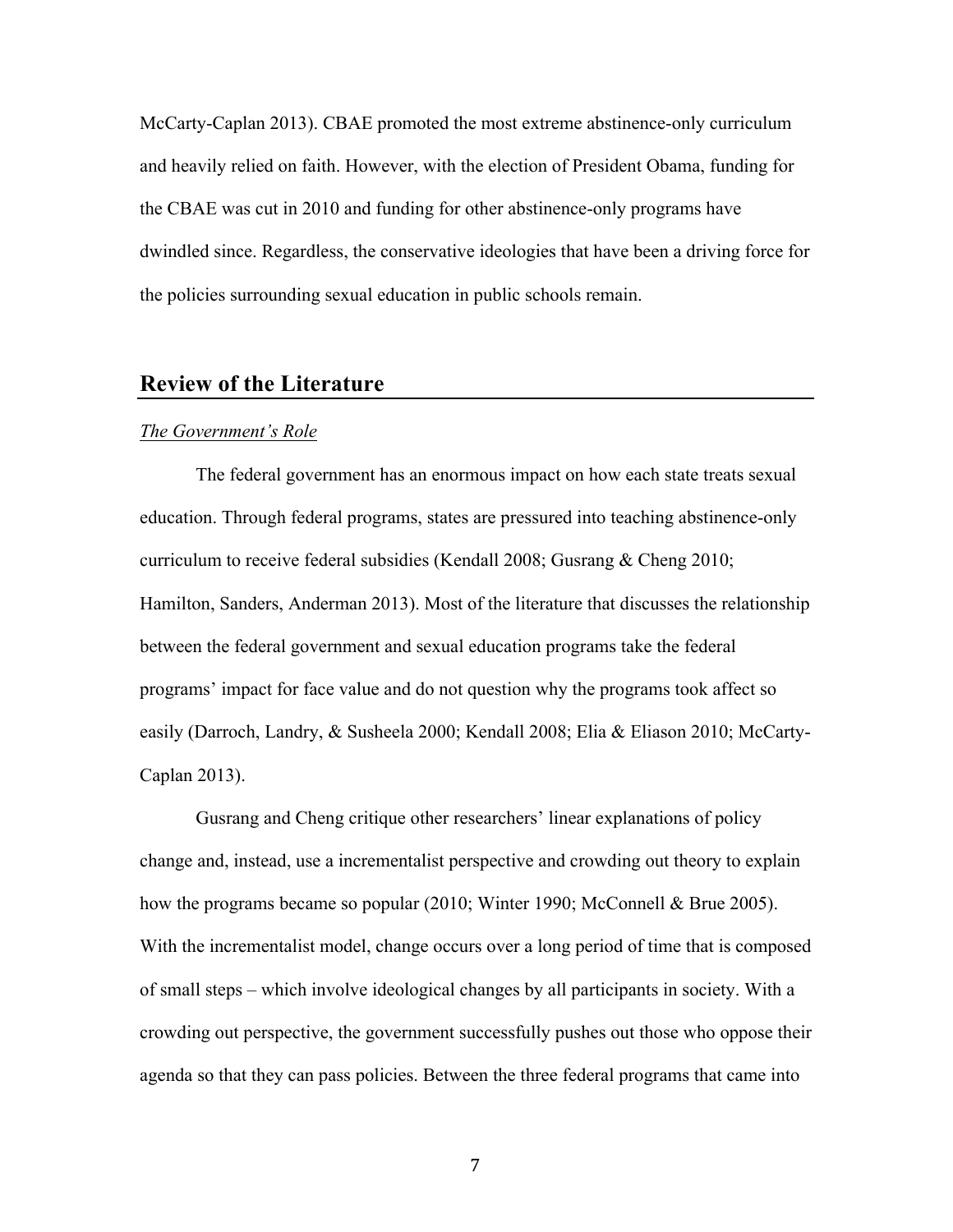effect over the years and the tactical appointments made during Bush's administration, together the two theories help explain why there has been little opposition to implementing abstinence-only programs.

Researchers interested in how federal programs have affected sexual education over time have used quantitative methods to prove that there has been a shift towards a more conservative curriculum across the nation (Landry, Kaeser, & Richards 1999; Darroch, Landry, & Susheela 2000; Kann, Telljohann, & Wooley 2007; Gusrang & Cheng 2010). Sexual education curriculum differs in the United Sates based on the region of the school districts, which could be attributed to the state's political climate (Landry, Kaeser, & Richards 1999; Kendall 2008). A study conducted in 1999 showed that of the schools teaching sexual education in the Northeast, 20% taught abstinence-only, 55% taught abstinence-plus, and 25% comprehensive (Landry, Kaeser, & Richards). In the South, 55% taught abstinence-only, 40% taught abstinence-plus, and 5% taught comprehensive. In the Midwest, 35% taught abstinence-only, 54% taught abstinenceplus, and 11% taught comprehensive. Lastly, in the West, 28% taught abstinence-only, 55% taught abstinence-plus, and 17% taught comprehensive. Another study compares how federal funding for sexual education can be practiced differently depending on the state to explain why there is variation in the United States (Kendall 2008). The factors that influence how strictly each state follows the abstinence-only rules are levels of local activism and student participation. However, regardless of how states implement the funding, the ideologies of the federal government towards it have heavily impacted the local level.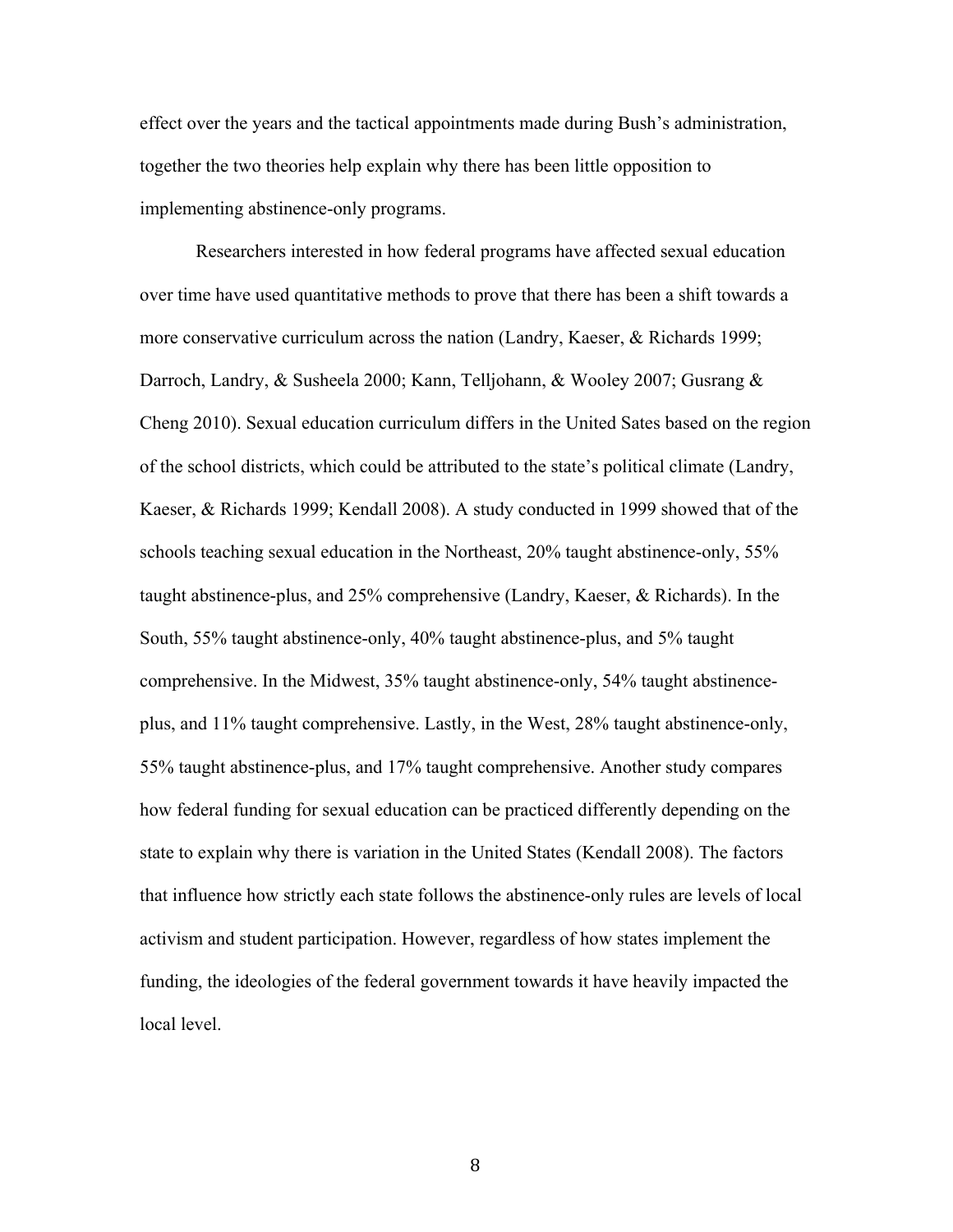#### *Curriculum with a Dose of Reality*

There is a spectrum of sexual education curricula across the United States with no sexual education on one side and comprehensive on the other (Beshers 2007; Elia & Eliason 2010; Elia & Eliason 2010; Gusrang & Cheng 2010; McCarty-Caplan 2013). Although the most extreme case is simply not having sexual education, the majority of districts teach at least a form of abstinence-only. That said, only 22 states and the District of Columbia actually require public schools to teach sexual education (NSCL 2014). Within abstinence-only education, there is abstinence-only-until-marriage and abstinence-based education (Elia & Eliason 2010). Abstinence-only-until-marriage solely teaches abstinence; it demonizes all forms of sexual behavior outside of marriage and does not recognize that there is sexual behavior between couples that are not heterosexual. Abstinence-based education acknowledges that not all youth will subscribe to an abstinent lifestyle and teaches slightly more than abstinence, although the emphasis is still placed on abstinence. The second form of sexual education is comprehensive, which is what the literature calls for (Elia & Eliason 2010; Elia & Eliason 2010; Gusrang & Cheng 2010; Klein 2011; McCarty-Caplan 2013). This type of curriculum covers a large range of topics and allows for the students to make informative decisions on their own lives. LGBTQ youth are included in the discussions, however there is dispute over when LGBTQ topics should be introduced in the curriculum.

But what exactly is included in these curricula? A study from 2007 broke down the percentages of what elementary, middle, and high schools are teaching its students (Kann, Telljohann, & Wooley). The topics of sexual health curriculum in public schools are as follows (elementary, middle, and high school): HIV prevention (39.1%, 74.5%,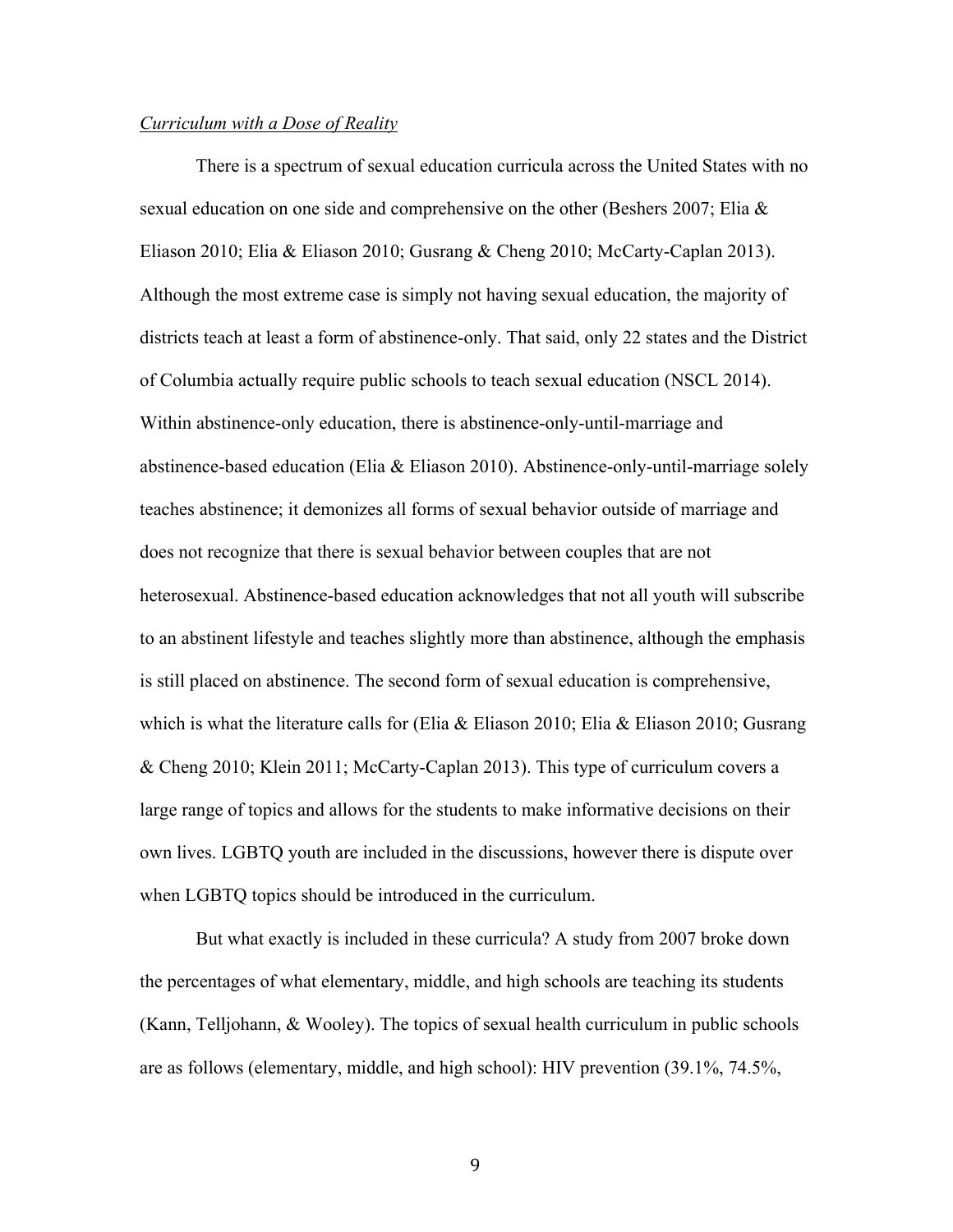88.4%), human sexuality (48.4%, 71.9%, 84.0%), other STD prevention (21.7%, 69.6%, 88.2%), and pregnancy prevention (16.4%, 61.3%, 81.6%). Although these numbers increase as students move along with their education, what needs to be questioned is what methods are being taught to prevent these STI's and pregnancy or with what rhetoric is human sexuality being discussed. Between the requirements of the federal government's funding and the strong presence of Christianity, it is implied that not all options and information are being presented to the students.

Numerous studies have researched the reality of youth's sexual behavior, sexual health, and the impact that school based programs have (or do not have) (Weaver, Smith, & Kippax 2005; Kelly & Schwartz 2007; Kohler, Manhart, & Lafferty 2008; Manlove, Ikramullah, & Terry-Humen 2008; Lindberg & Maddow-Zimet 2011). Especially in light of the new tactic of research based programs implemented by Obama's administration, research on the topic is as important as ever. An international study conducted by Weaver, Smith, and Kippax demonstrates how drastically worse youth's sexual health is within the United States than abroad (2005). Compared to the Netherlands, France, and Australia, teenagers in the United States have the highest birth and abortion rates. American teenagers are also, on average, the youngest to first engage in sexual intercourse (15.8) and the most likely to contract chlamydia, gonorrhea, or HIV. One aspect that is notable between these four countries is that the United States also has the widest socio-economic gaps, which can be one explanation for the differences. Regardless, the findings imply that the way in which the United States teaches sexual health to youth can look to the other countries to make improvements.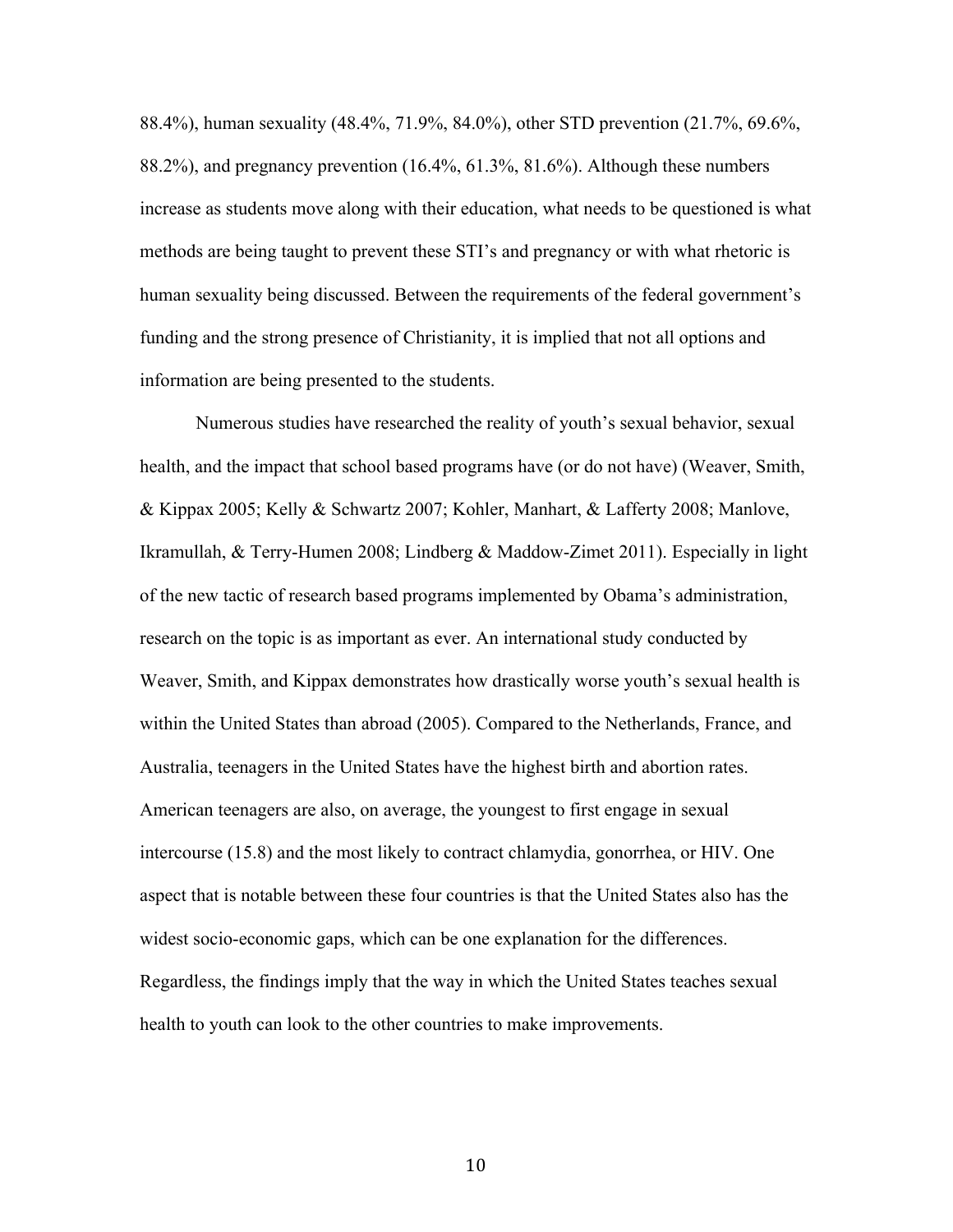So, what exactly is the impact of abstinence education? A study conducted by Michael Young and Tina Penhollow compiles a number of studies that have asked the same question (2006). Although the vast majority of the literature cites studies that have deemed abstinence-only education completely ineffective, Young and Penhollow's comparison of studies concludes that the answer is not as black and white. This study found that the more appropriate answer to the question is that there is little proof that abstinence-only education is effective. Of course, analysis and understanding of findings is subjective. It would be more appropriate to break down what researchers define as successful or unsuccessful results of sexual education.

Another large problem for sexual education is that racial minorities are less likely to receive factually accurate information through their sexual health education (Taylor  $\&$ Ward 1991; Guzzo & Hayford 2012). Research shows that African American and Latina women are more likely to have misconceptions and conspiracy beliefs about different forms of contraception (Thornburn & Bogart 2005; Venkat, Masch, Ng, Cremer, Richman, & Arslan 2008; Guzzo & Hayford 2012). Not only does this imply that there is less of an effort to educate these communities, but it also raises the question of class. Socioeconomic status has a large impact on one's sexual education and health (Thornburn & Bogart 2005; Venkat, Masch, Ng, Cremer, Richman, & Arslan 2008; Guzzo & Hayford 2012; Lloyd, Ferguson, Corbie-Smith, Ellison, Blumenthal, Council, Youmans, Muhammad, Wynn, Adimora, & Akers 2012). Quality of education in the public school system is generally reflective of the socioeconomic stratification of residential communities, which means that the quality of the sexual education programs is generally worse in low-income, minority districts (Guzzo &Hayford 2012).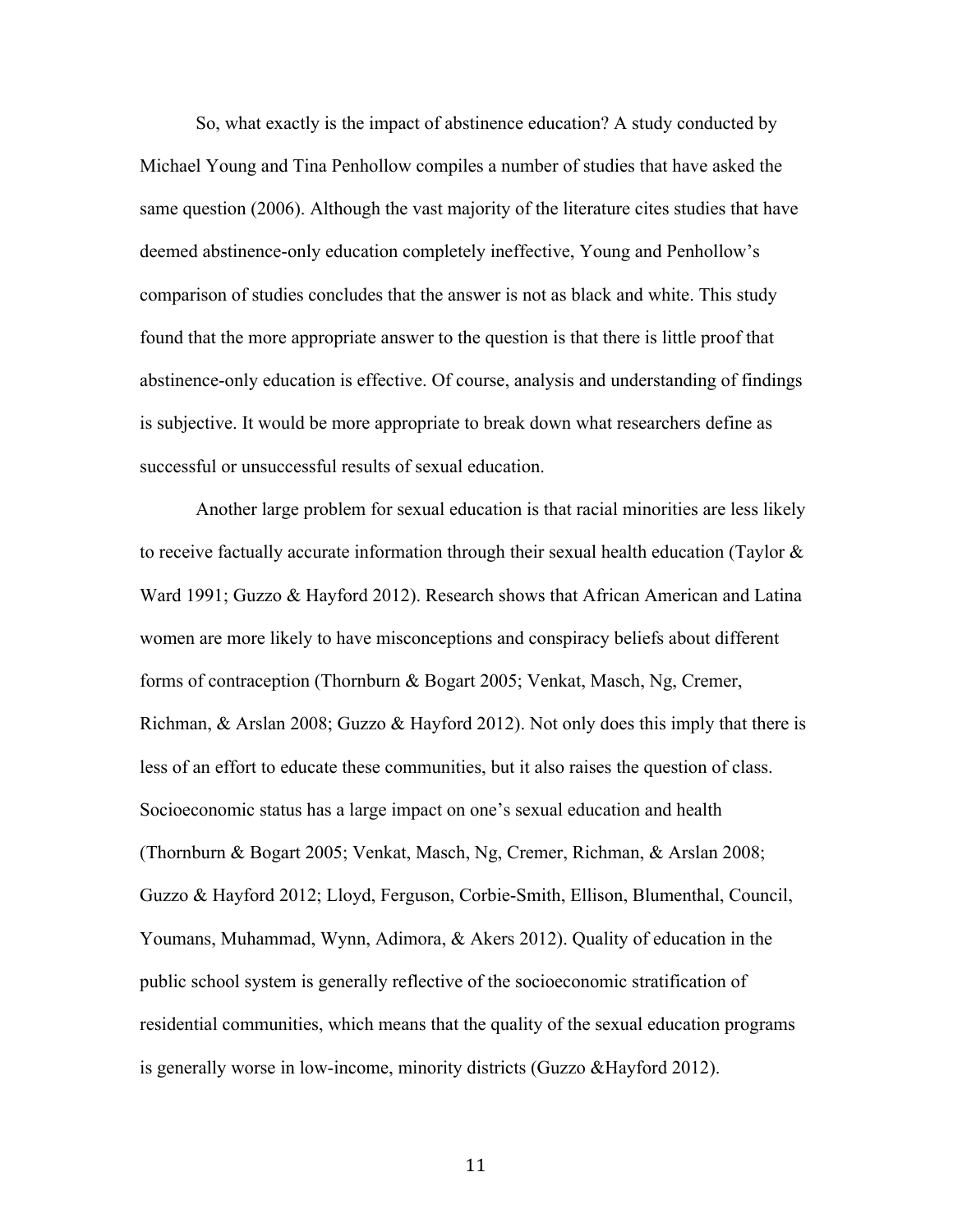#### *Religion & Sexual Education*

As a historically Christian nation, it is no surprise that the push towards abstinence-only curriculum in sexual education is deeply rooted in religiosity. It is near impossible to research the current state of sexual education in the United States without taking Christianity, specifically the Evangelical Church, into consideration (Smith  $\&$ Crowell 2005; di Mauro & Joffe 2007; Kendall 2008; Klein 2011; Williams 2011; McCarty-Caplan 2013). In a study conducted by di Mauro and Joffe, the blurring of the line between state and church began as a response to the women's liberation and gay rights movement in the 1970's (2007). However, it was not until the HIV/AIDS pandemic of the 1980's that the religiously affiliated Republic Party, also known as the Religious Right, targeted the "sexual degeneracy" that was "plaguing" the American public – specifically through reproductive rights and sexual education.

One of the ways in which the Religious Right became institutionalized was through the appointments and removal of specific individuals (di Mauro & Joffe 2007). During George W. Bush's administration, his appointments and removal of funding were guided by a political agenda – that of the Religious Right – rather than expertise and credentials (Specter 2006). His appointments for positions related to sexual health policy depended on conservative political views while the decision to remove federal funds for scientific research was based on fear of results opposing the Religious Right's agenda.

However, because there has been litigation against the blurred line of church and state, the Religious Right has turned to scientific "evidence" to legitimize its political agenda (di Maura & Joffe 2007; Williams 2011). In a study conducted in 2011, Jean Calterone Williams argues that the critiques of the religiously infused curriculum sparked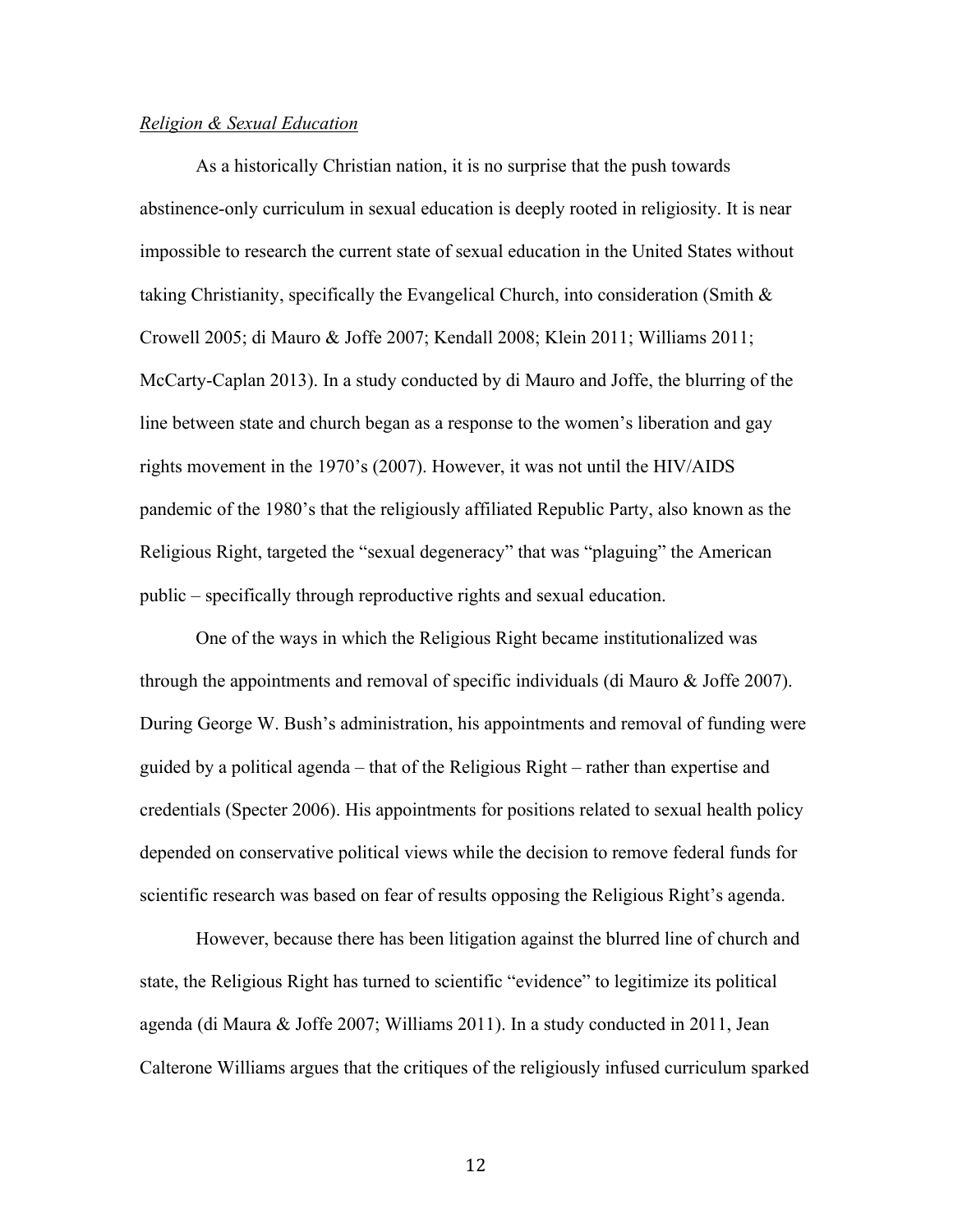by the Religious Right forced the movement to take a new direction. For example, organizations such as the NAEA and Abstinence Clearinghouse use abstinence from a public health rhetoric rather than a spiritual one. Both organizations deploy empirical evidence to prove that abstinence is the best way to attain the goal of sexual education programs – to reduce adolescent pregnancy and STI's as well as delay the initiation of sexual behavior. By detaching themselves from a Christian identity, the NAEA and Abstinence Clearinghouse strive for an image of professionalism and recognizable scientific research. Especially in the context of the administration of Obama, the dwindling federal funds for abstinence-only education means the failure of the movement and the necessity of a new approach.

One of the most important aspects of the abstinence-only movement is the emotionally charged language and use of the term "morality." In di Mauro and Joffe's study, a framework of "moral panic" is used to understand how the Religious Right found support for the movement from its beginning (Cohen 1972; 2007). The framework defines moral panic as a state when a society feels that its values are threatened, which usually produces social or political change to adjust (1972). To achieve this, the Religious Right has used fear as a mobilizing force. Since the HIV/AIDS pandemic, the Religious Right has condemned sexual behavior and has linked it to deviance, such as promiscuity and homosexuality. The Religious Right has also accused this deviance of creating physical and mental health problems.

Marty Klein notes that the term morality itself has a tradition within Christianity (2011). He argues that sexual morality revolves itself around three aspects: limitation over decision-making, dictation of eligibility, and a hierarchy of sexuality. These themes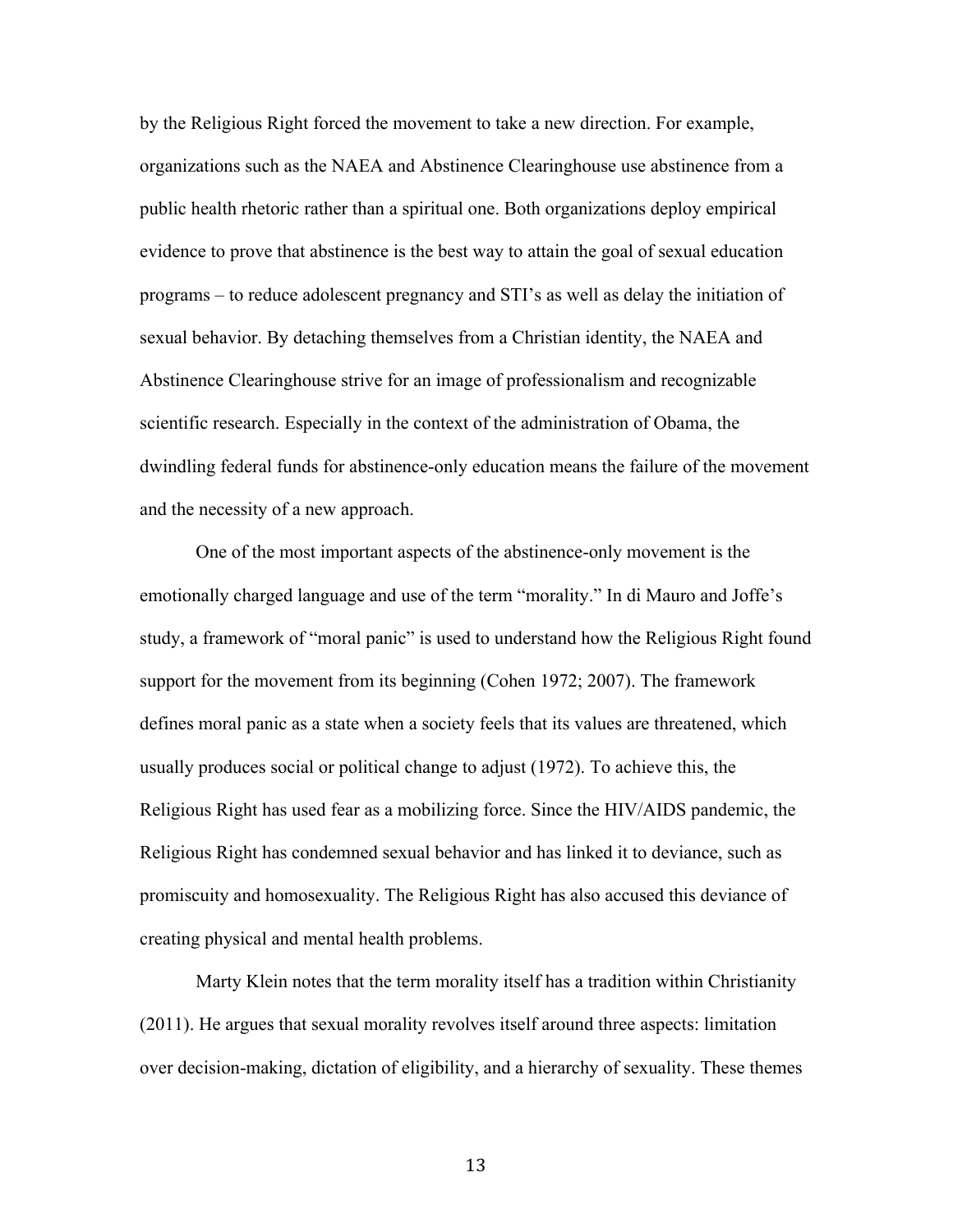are seen throughout the sexual education curriculum of abstinence-only education. Williams also critiques those who consider abstinence-only education as "new" because, although it is a new form curriculum, abstinence comes from an old tradition within Christianity (2011). Klein furthers his argument by pointing out the implication that if there is only one way to correctly be a sexual being then all others must be wrong (2011). Therefore, if individuals do not subscribe to Christianity's morals of sexual behavior, they are "othered" through sexual education.

In addition to the volume of literature on the Religious Right's involvement with sexual education, another portion focuses on religion and sexual education in regards to minorities (Espinosa 2008; Sherr & Dyer 2010; Sherr, Pooler, Stamey, Dyer, Smith & Summers 2011). Sherr and Dyer argue that the church plays a pivotal role in African American and Latino communities (2010). For both racial groups, the church is more than a center for worship – it is also a space to preserve cultural traditions, for advocacy, and other opportunities. However, researching trends in sexual education through the church in terms of minorities is somewhat problematic. The reality is that churches impact the individuals within their congregations – regardless of their race, which does encompass the religiously charged topic of sexuality. When looking at nation-wide programs that affect sexual education, the people who have the power to implement policy change are not those who are part of the African American and Latino congregations. Instead, they are generally upper-class, white men. There is value in researching the intersection of religion, race, and sexual education. But, the research must steer away from focusing on how African American and Latino churches impact sexual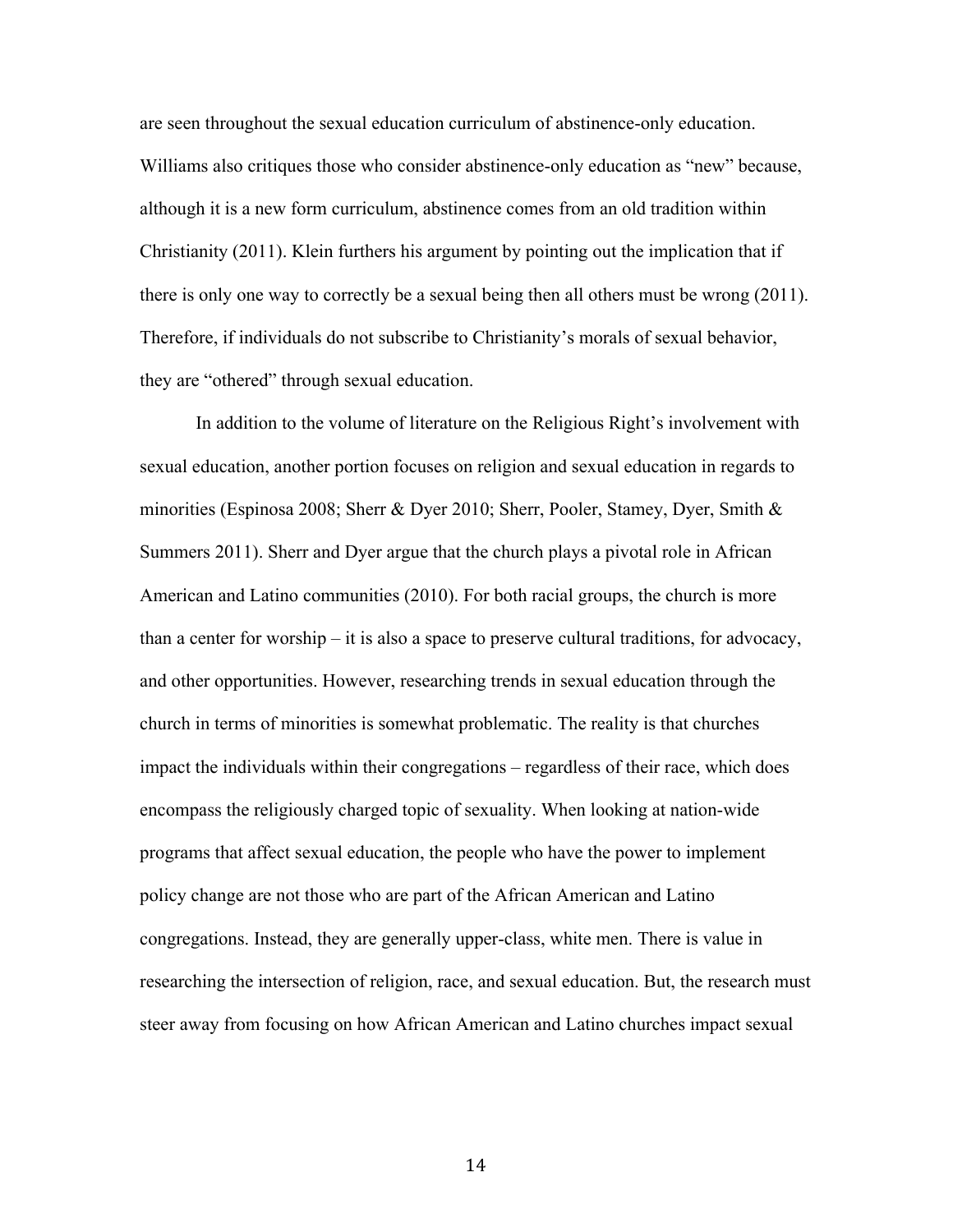education and, instead, focus on how those individual are being impacted by the institutions.

#### **Data and Methods**

The data in this study comes from the General Social Survey (GSS), which has been collecting data on social trends in the United States since 1972. The GSS is administered in person to a large sample of people living across the country. This particular study uses the data collected in 2014 and draws upon 13 variables from the extensive survey. After removing responses with missing information, the sample size resulted in 612.

This study uses four variables to assess attitudes towards sexual education and topics associated with the curriculum: sex education in public schools, birth control information to teens, premarital sex, and abortion. The first, sex education in public schools, was originally written as a categorical variable including "for," "against," and "depends on age." However, it was recoded as a dummy variable because "depends on age" had no responses. An overwhelming portion of the sample is in favor of (91.8%) sex education in public schools (see Table 1). The second variable, birth control to teens, was also recoded into a dummy variable from a categorical variable, which had four levels of agreement. A majority of the sample agree (59.5%) that teenagers between the ages of 14 and 16 should have information about birth control even if their parents oppose it, while a smaller portion disagree (40.5%) (see Table 1). The third variable, premarital sex, was recoded into a dummy variable; "always wrong," "almost always wrong," and "wrong only sometimes" were recoded into "wrong" and "not wrong at all" was kept as "not wrong." Those who believe that premarital sex is wrong (38.6%) are in the minority (see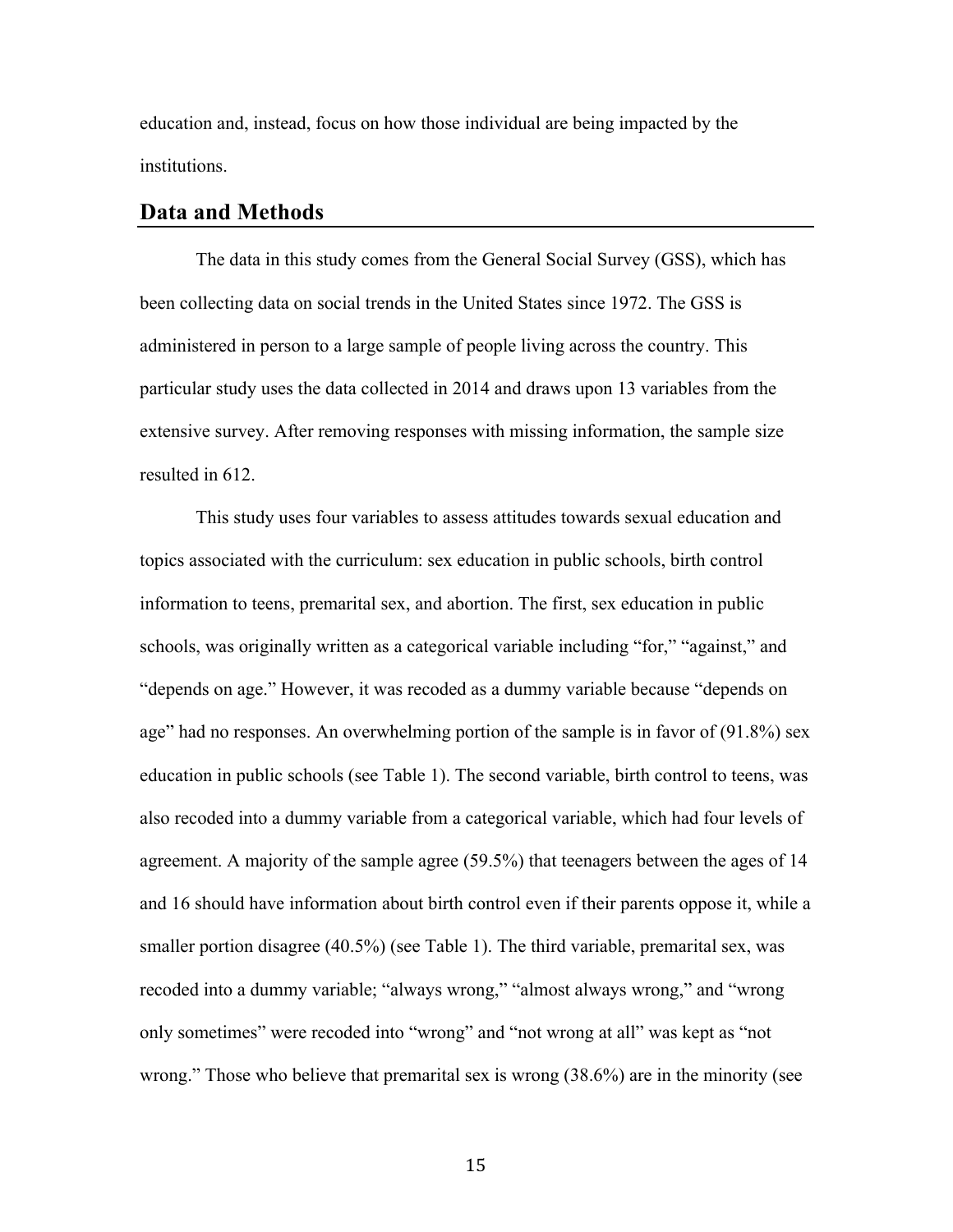Table 1). The last variable, abortion, was kept as a dummy variable. This variable is the closest to being split evenly, 44.6% think that a woman should be able to have a legal abortion for any reason while 55.4% do not (see Table 1).

Nine independent variables are used to analyze the attitudes towards sexual education. A dummy variable is used for sex; the sample is almost equally distributed between male (45.6%) and female (54.4%) (see Table 1). The GSS uses a scaled variable for age, which is used for the linear regression, but the variable is recoded into a categorical variable for the two-way tables. The categories include respondents who are less than 25 (6.7%), between the ages of 25 and 44 (38.6%), between the ages of 45 and 59 (27.8%), and over the age of 60 (27.0%) (see Table 1). The average age is 48 with a standard deviation of 17.059, implying a large range (see Table 1). The variable for race originally included 16 categories but has been recoded into White (73.4%), Black (17.3%), Latino (4.1%), and other (5.2%) (see Table 1). (Although the GSS uses the term Hispanic, this study will use the term Latino.) The GSS also uses a scaled variable for income, but it is recoded for this study into three categories to represent lower, middle, and upper-middle/upper class for the two-way tables. The first category is less than \$29,000 a year (27.5%), the second is \$30,000-\$109,000 a year (48.2%), and more than \$110,000 a year (24.3%) (see Table 1). The linear regression uses income as a scaled variable, which has an average of 18.20 – representing an income of \$40,000 - \$49,999 – with a small range (S.D.=5.910) (see Table 1). To measure the highest level of education of the respondents, a categorical variable is used. Less than high school represents 12.1% of the sample, high school represents 48.7%, junior college represents 9.3%, a bachelor's degree represents 19.1%, and a graduate degree represents 10.8% (see Table 1). Over half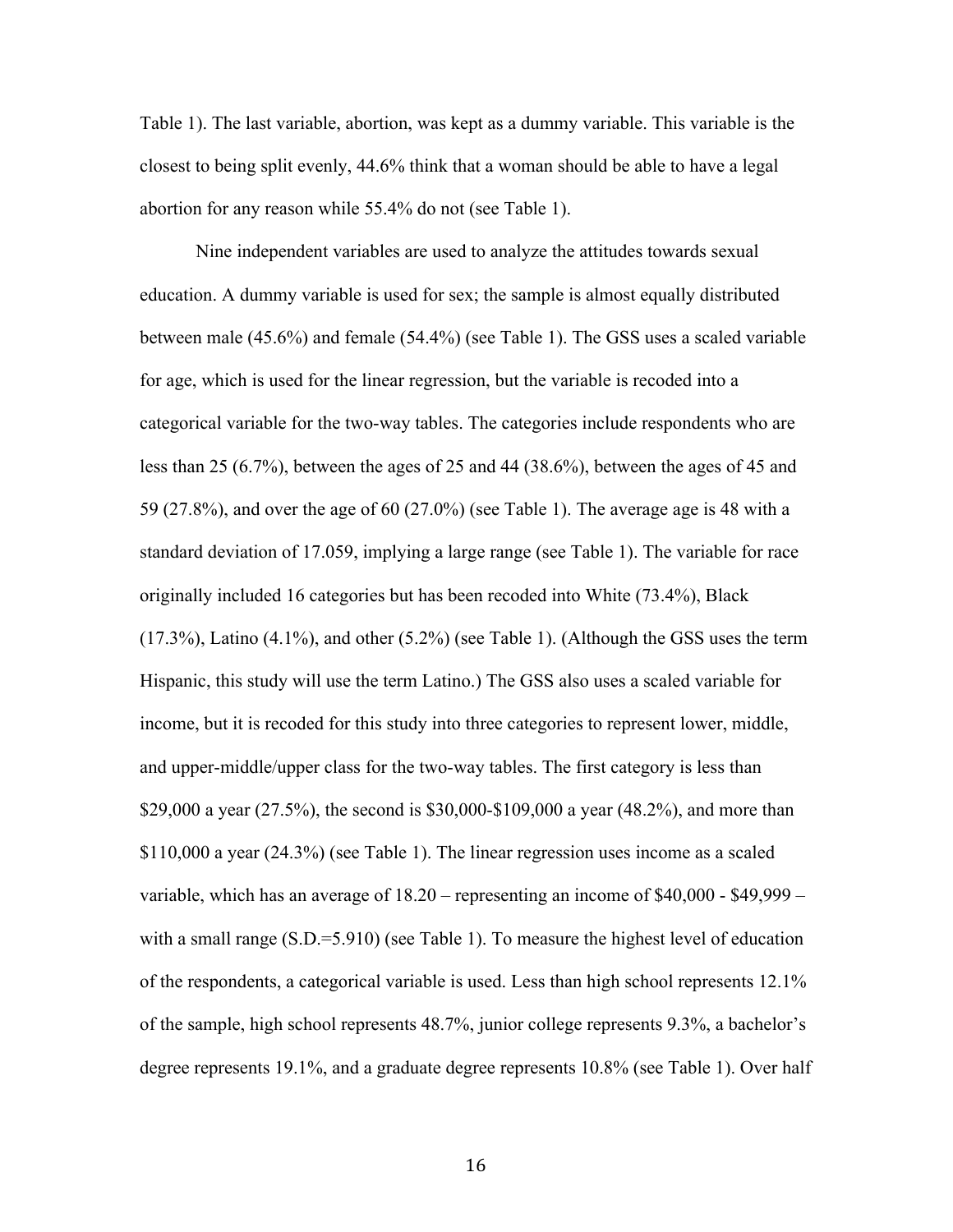of the sample does not have a degree in higher education, which is representative of the population in the United States.

Variables measuring respondents' geographic location and whom they were living with are used to examine the impact the respondents' adolescence on their attitudes towards sexual education. The first, region 16, asks where the respondent was living at the age of 16. The variable originally consisted of 10 categories, but it was recoded into a dummy variable. Close to a third of the respondents were living in the South (29.9%) and a little over two-thirds of the respondents lived somewhere outside the South (70.1%), including abroad (see Table 1). The second, family 16, asks whom the respondent was living with when he or she was 16. The variable originally consisted of 8 categories, but was recoded into 3: with a parent  $(93.3\%)$ , with a relative  $(4.2\%)$ , and other  $(2.5\%)$  (see Table 1).

As the literature highlights, religion and politics are very important factors to consider when researching sexual education. Attendance to religious services is used to capture strength of religion in lieu of what respondents' religious preferences are, considering the United States is a Christian nation. Almost half of the respondents do not attend religious services (47.2%), while 30.7% of the respondents attend infrequently and 22.1% of the respondents attend once or more times a week (see Table 1). The variable measuring political identification was also recoded into three categories; almost half of the respondents are affiliated with the Democratic Party (49.3%), 16.8% of the respondents are affiliated with the Independent Party, and a third (33.8%) of the respondents affiliate with the Republican Party (33.8%) (see Table 1).

Methods used to analyze the relationship between the attitudes towards sex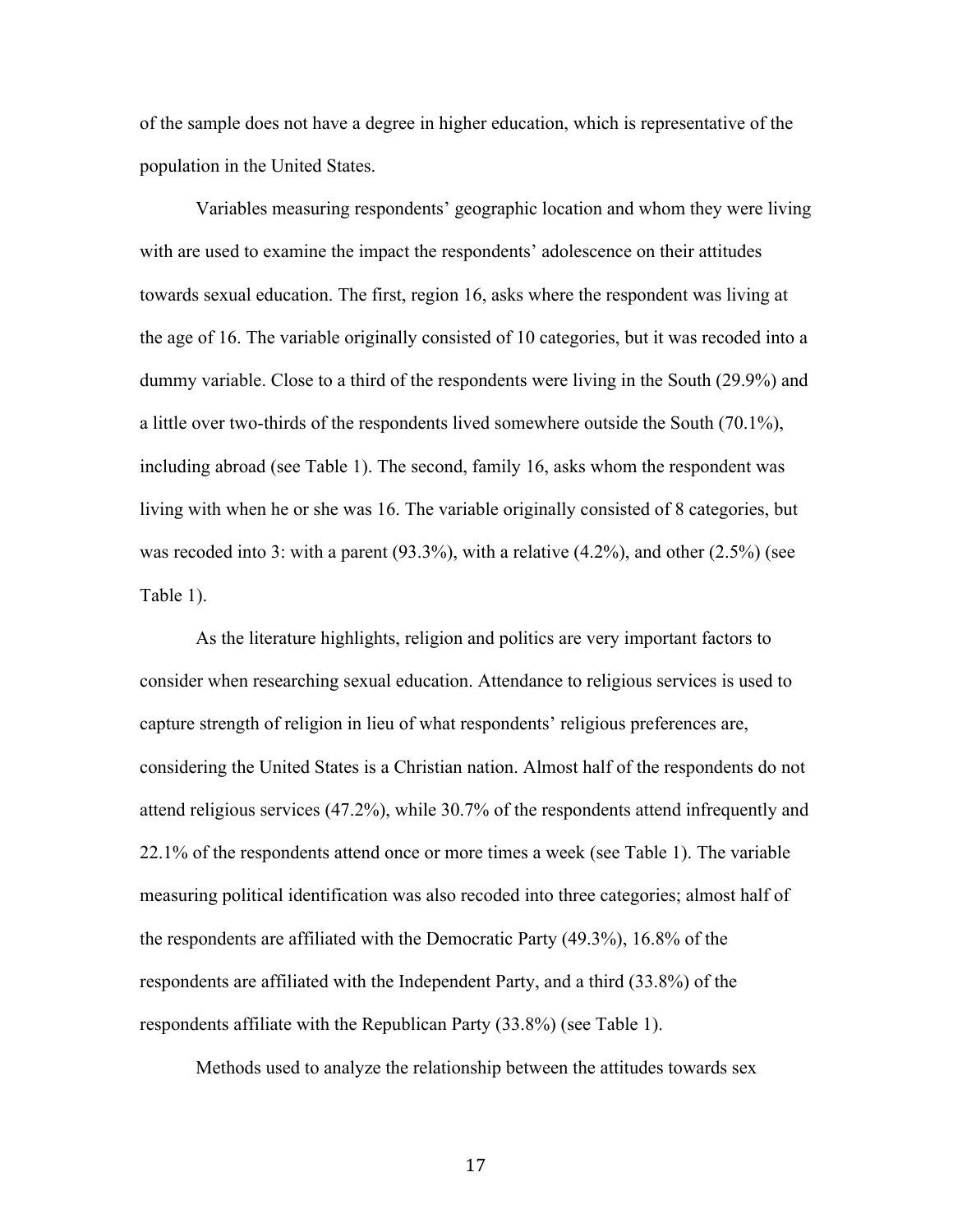education and independent variables include descriptive statistics, bivariate statistics, and a linear regression. As seen in Table 1, frequencies, means, and standard deviations are analyzed to understand the variables. Tables 2, 3, 4, and 5 use bivariate correlations through cross-tabulations and chi-square tests to analyze the variables and their specific relationships. In table 6, a linear regression was run to analyze the relationship between an index of the attitudes and independent variables.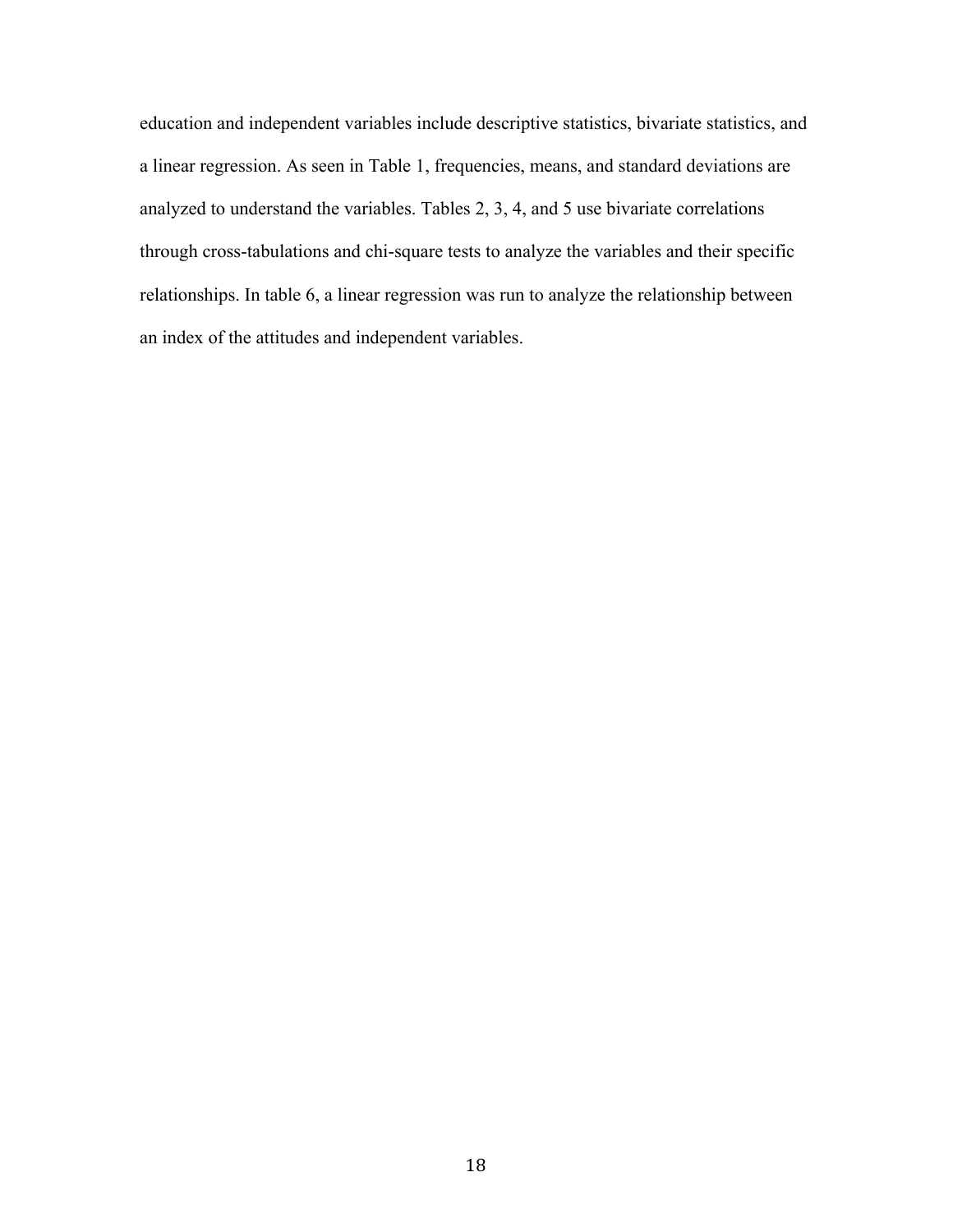| 1–012                              | N(%)       | Mean (S.D.) |
|------------------------------------|------------|-------------|
| Sex Education in Public Schools    |            |             |
| For                                | 562        | -           |
|                                    | $(91.8\%)$ |             |
| Against                            | 50         |             |
|                                    | $(8.2\%)$  |             |
| Birth Control Information to Teens |            |             |
| Agree                              | 364        |             |
|                                    | $(59.5\%)$ |             |
| Disagree                           | 248        |             |
|                                    | $(40.5\%)$ |             |
| Premarital Sex                     |            |             |
| Not Wrong                          | 376        |             |
|                                    | $(61.4\%)$ |             |
| Wrong                              | 236        |             |
|                                    | $(38.6\%)$ |             |
| Abortion                           |            |             |
| Yes                                | 273        |             |
|                                    | $(44.6\%)$ |             |
| N <sub>o</sub>                     | 339        |             |
|                                    | $(55.4\%)$ |             |
| <b>Sex</b>                         |            |             |
| Male                               | 279        |             |
|                                    | $(45.6\%)$ |             |
| Female                             | 333        |             |
|                                    |            |             |
|                                    | $(54.4\%)$ |             |
| Age                                |            | 48.04       |
|                                    |            | (17.059)    |
| Less than 25                       | 41         |             |
|                                    | $(6.7\%)$  |             |
| 25-44                              | 236        |             |
|                                    | $(38.6\%)$ |             |
| 45-59                              | 170        |             |
|                                    | $(27.8\%)$ |             |
| $60+$                              | 165        | -           |
|                                    | $(27.0\%)$ |             |
| Race                               |            |             |
| White                              | 449        |             |
|                                    | $(73.4\%)$ |             |
| Black                              | 106        |             |
|                                    | $(17.3\%)$ |             |
| Latino                             | 25         |             |
|                                    | $(4.1\%)$  |             |
| Other                              | 32         |             |
|                                    | $(5.2\%)$  |             |

| Table 1. Descriptive Statistics of Variables Used in Attitudes Towards Sex Education Analysis, |  |  |  |  |
|------------------------------------------------------------------------------------------------|--|--|--|--|
| $N = 612$                                                                                      |  |  |  |  |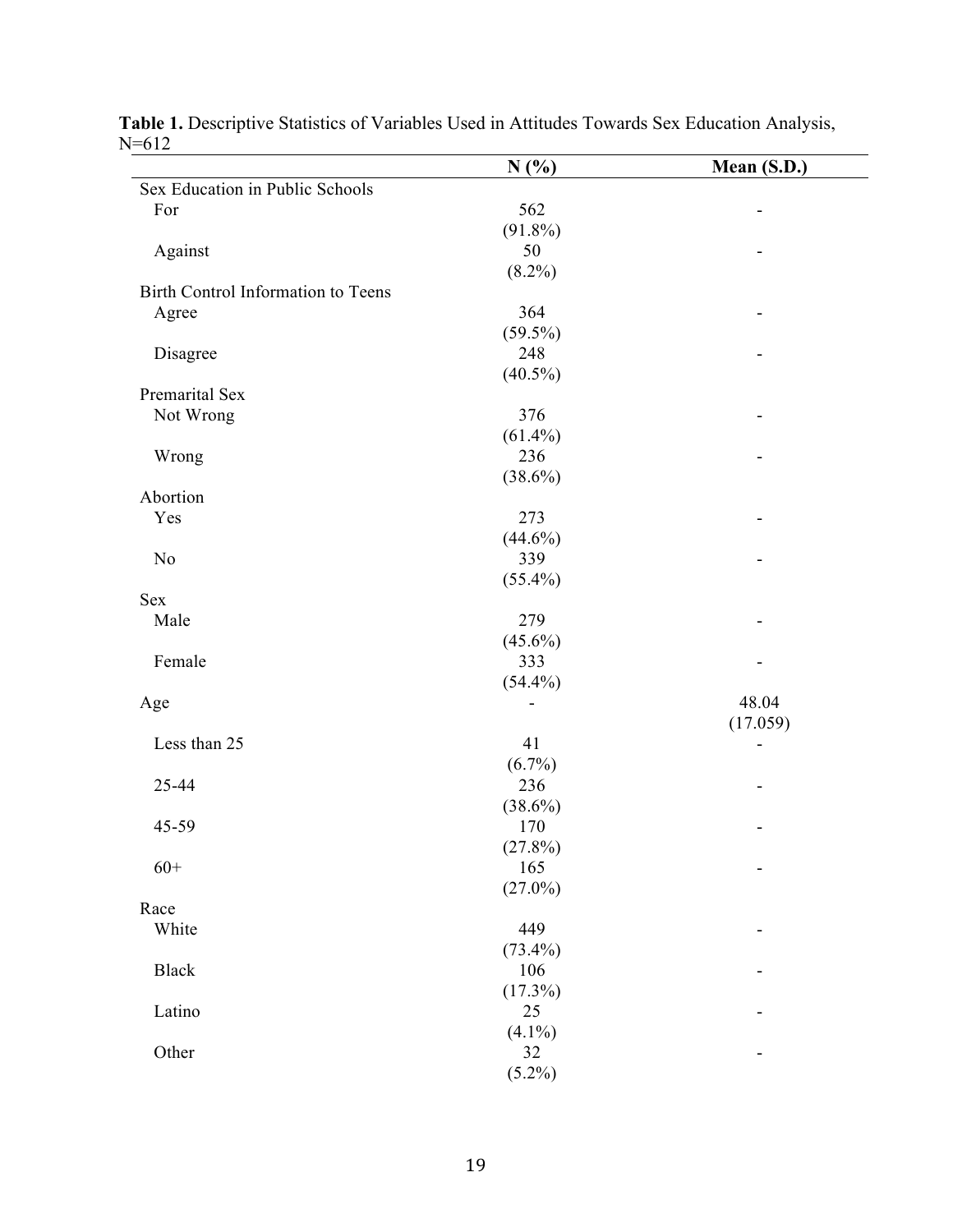| Income                           |                   | 18.20<br>(5.910) |
|----------------------------------|-------------------|------------------|
| $<$ \$29,000                     | 168               |                  |
| \$30,000-\$109,999               | (27.5%)<br>295    |                  |
| > \$110,000                      | $(48.2\%)$<br>149 |                  |
| Degree                           | $(24.3\%)$        |                  |
| Less than High School            | 74                |                  |
|                                  | $(12.1\%)$        |                  |
| High School                      | 298               |                  |
|                                  | (48.7%)           |                  |
| Junior College                   | 57                |                  |
|                                  | $(9.3\%)$         |                  |
| Bachelor's                       | 117               |                  |
|                                  | $(19.1\%)$        |                  |
| Graduate                         | 66                |                  |
|                                  | $(10.8\%)$        |                  |
| Region 16                        |                   |                  |
| South                            | 183               |                  |
|                                  | $(29.9\%)$        |                  |
| Not South                        | 429               |                  |
|                                  | $(70.1\%)$        |                  |
| Family 16                        |                   |                  |
| With Parent                      | 571               |                  |
|                                  | $(93.3\%)$        |                  |
| With Relative                    | 26                |                  |
| Other                            | $(4.2\%)$<br>15   |                  |
|                                  | $(2.5\%)$         |                  |
| Attendance to Religious Services |                   |                  |
| Do Not Attend                    | 289               |                  |
|                                  | (47.2%)           |                  |
| Infrequently                     | 188               |                  |
|                                  | $(30.7\%)$        |                  |
| $1+$ a Week                      | 135               |                  |
|                                  | $(22.1\%)$        |                  |
| Political Identification         |                   |                  |
| Democrat                         | 302               |                  |
|                                  | $(49.3\%)$        |                  |
| Independent                      | 103               |                  |
|                                  | $(16.8\%)$        |                  |
| Republican                       | 207               |                  |
|                                  | $(33.8\%)$        |                  |
| Total                            | 612               |                  |
|                                  | $(100\%)$         |                  |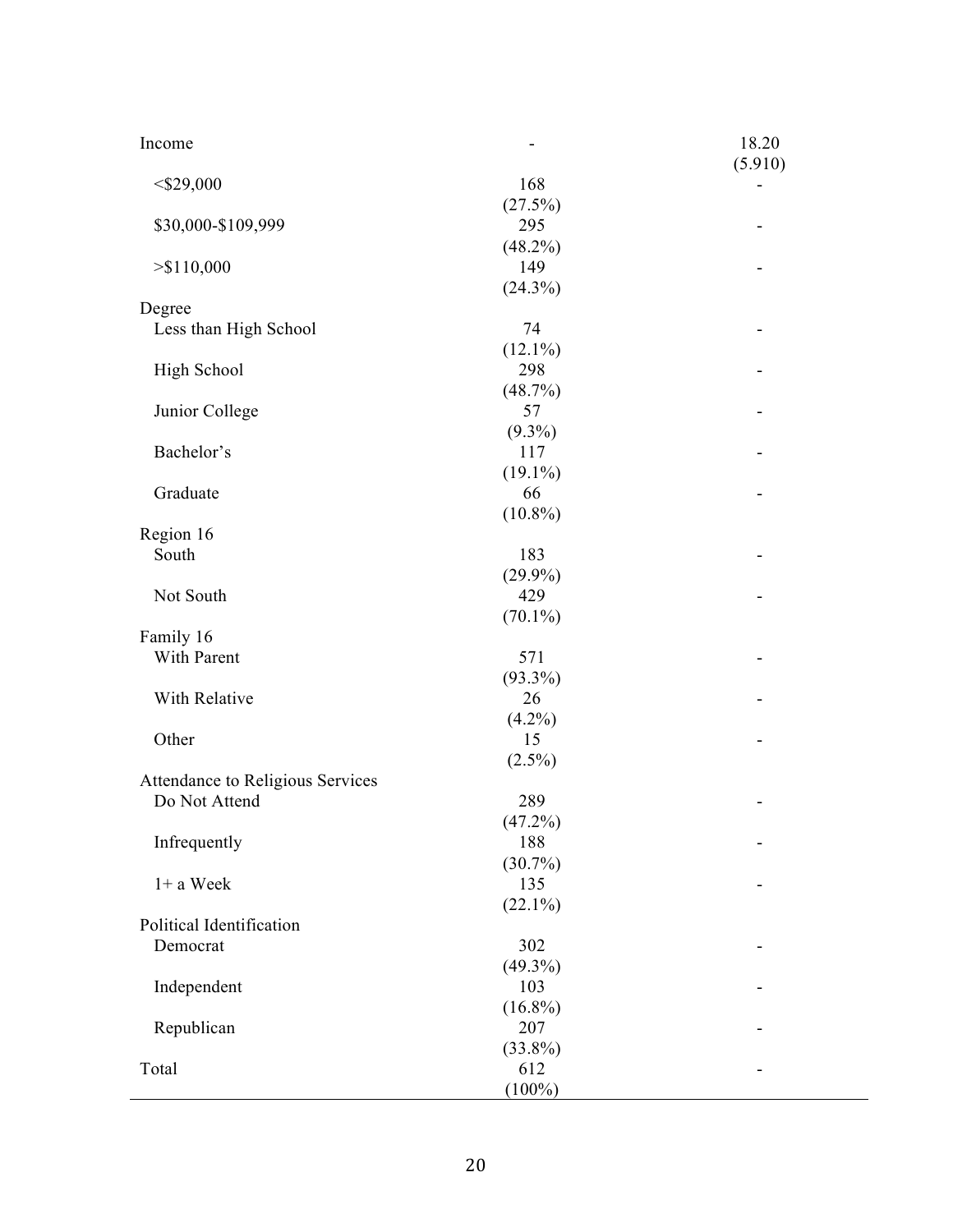## **Results**

Cross-tabulations and chi-square tests are used to assess the relationship between attitudes towards sex education in public schools and independent variables, as seen in Table 2. Only three variables are statistically significant: age, attendance of religious services, and political identification. There is a steady decrease in support for sex education in public schools as age increases (chi-square= $11.406$ , p $\leq 0.05$ ). Those who attend religious services once or more times a week are more likely to oppose sex education in public schools (15.6%) than those who attend infrequently (5.3%) or not at all  $(6.6\%)$  (chi-square=12.832, p<.01). Additionally, those who identify as Republican are much more likely to oppose sex education (16.9%) in comparison to Democrats  $(3.6\%)$  and Independents  $(3.9\%)$  (chi-square=31.842, p<.01).

As seen in Table 3, more variables are statistically significant in terms of their relationship with attitudes towards birth control information accessibility for teenagers. The majority of both men (54.5%) and women (63.7%) support providing teenagers with birth control information (chi-square=5.312,  $p<0.05$ ). Again, as age increases, support for birth control information decreases (chi-square=11.532, p<.01). Those who lived in the South during their adolescence are also less likely to support birth control information distribution (49.7%) than those who lived in other parts of the United States or abroad  $(63.6\%)$  (chi-square=10.298 p<.01). Only 34.6% of people who were living with a relative believe that birth control information should be available whereas the majority of people who were living with a parent (60.2%) and not living with any relatives (73.3%) do believe it should be available (chi-square=8.003, p<.05). Respondents who attend religious services regularly are much less likely to support supplying teens with birth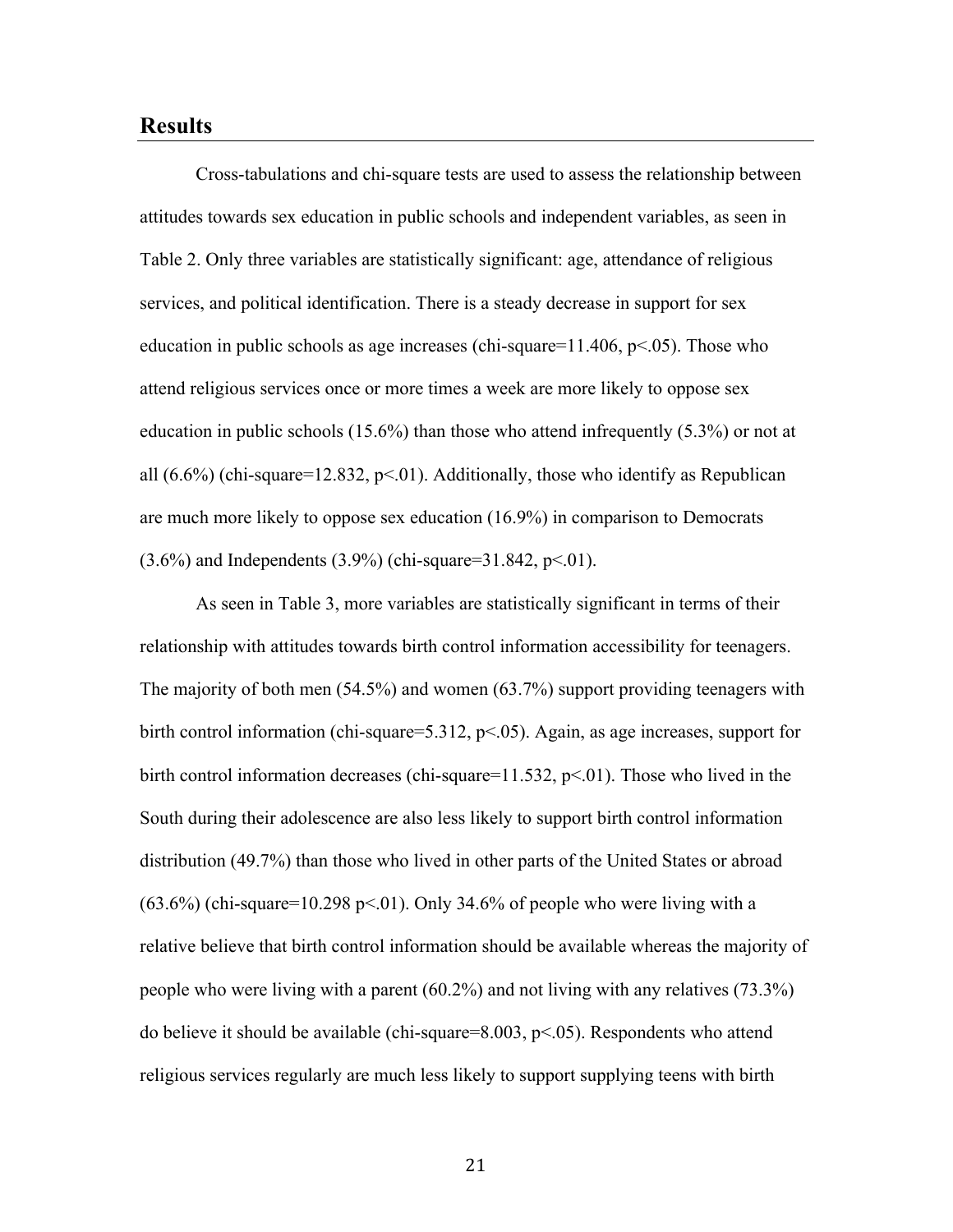control information (37.8%) than those who attend infrequently (61.7%) or not at all  $(68.2%)$  (chi-square=35.813, p<.01). Lastly, Republicans are least likely to support birth control information (44.9%) in comparison to Democrats (68.9%) and Independents  $(61.2\%)$  (chi-square=29.368, p<.01).

Table 4 depicts the relationship between attitudes towards premarital sex and the independent variables. There is not a clear trend with age in this table the way there was in Tables 2 and 3. However, the oldest category is the most likely to consider premarital sex wrong  $(50.9\%)$  (chi-square=10.721, p<.05). This is the only table where race has statistical significance; Blacks are most likely to believe that premarital sex is wrong (50.0%), next are Whites (36.6%), then Latinos (36.0%), and last other (34.4%) (chisquare=7.127,  $p<1$ ). People who grew up outside of the South were more likely to think that premarital sex is not wrong (64.8%) while close to half (46.4%) of people from the South think that premarital sex is wrong (chi-square=6.853,  $p<01$ ). Three-quarters (76.8%) of those who do not attend religious services do not think premarital sex is wrong, over half (61.2%) of those who attend infrequently do not think it is wrong, and about a quarter (28.9%) of those who attend once or more times a week think that it is wrong (chi-square=89.224,  $p<01$ ). In terms of politics, Republicans are most likely to think that premarital sex is wrong (47.8%) while Independents are least likely to think that premarital sex is wrong  $(28.2%)$  (chi-square=13.207, p<.01).

The last set of bivariate statistics is seen in Table 5, which shows the relationship between attitudes towards abortion and the independent variables. This is the only bivariate statistic that did not have statistical significance for age as well as the only bivariate statistic that is statistically significant for education. There is a general increase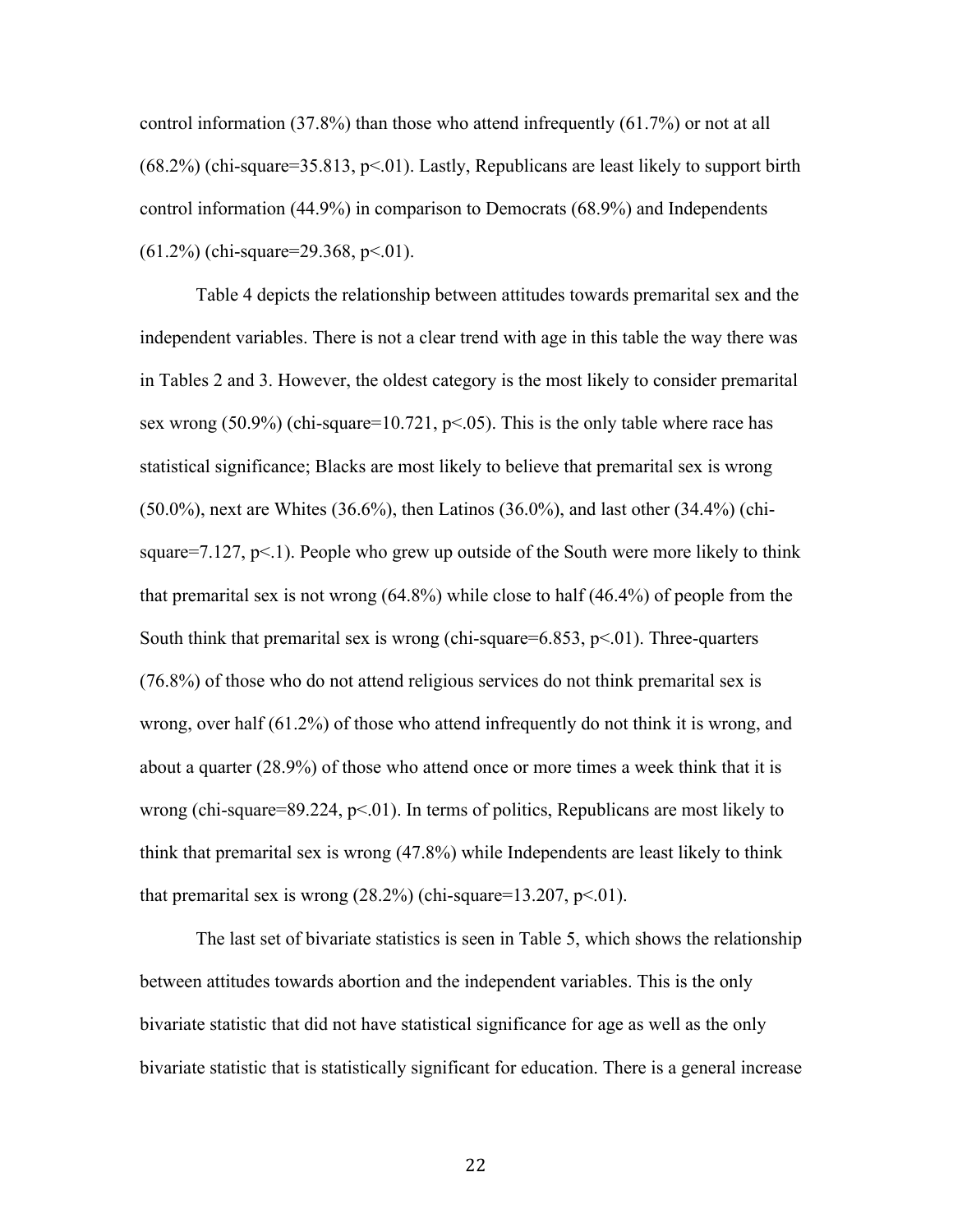in support of the legalization of abortion as levels of education increase (chisquare=31.792, p<.01). Both the majority of people who grew up in the South  $(65.0\%)$ and people who grew up outside of the South (51.3%) did not support abortion (chisquare=9.809,  $p<01$ ). Again, people who were living with a relative at the age of 16 are most likely to be conservative and not support abortion (76.9%) while 54.3% of people who were living with a parent and 60.0% of people living without a relative did not support abortion (chi-square=5.287,  $p<1$ ). As attendance of religious services increase, support for abortion decreases (chi-square=38.521,  $p<01$ ). Democrats are most likely to support legal abortion (55.3%), less than half of Independents (41.7%) support abortion, and less than a third of Republicans (30.4%) support abortion (chi-square=31.137,  $p<.01$ ).

Table 6 consists of three models that use multivariate linear regressions to show the effects of independent variables on all attitudes towards sexual education. Model 1 is composed of control variables, Model 2 is the key independent variables, and Model 3 uses the variables that show statistical significance. An index was created using all the variables of attitudes towards sexual education and related topics where closer to zero indicates liberal and further from zero indicates conservative. For race, the reference category is other (which includes Latino), and Republican is the reference category for political identification. Lastly, family was recoded into a dummy variable – respondents who were living with a family member when they were 16 and respondents who were not.

Model 1 (from Table 3) presents the results of race, sex, age, family income, family living arrangement, and region. The results suggest that there is no significant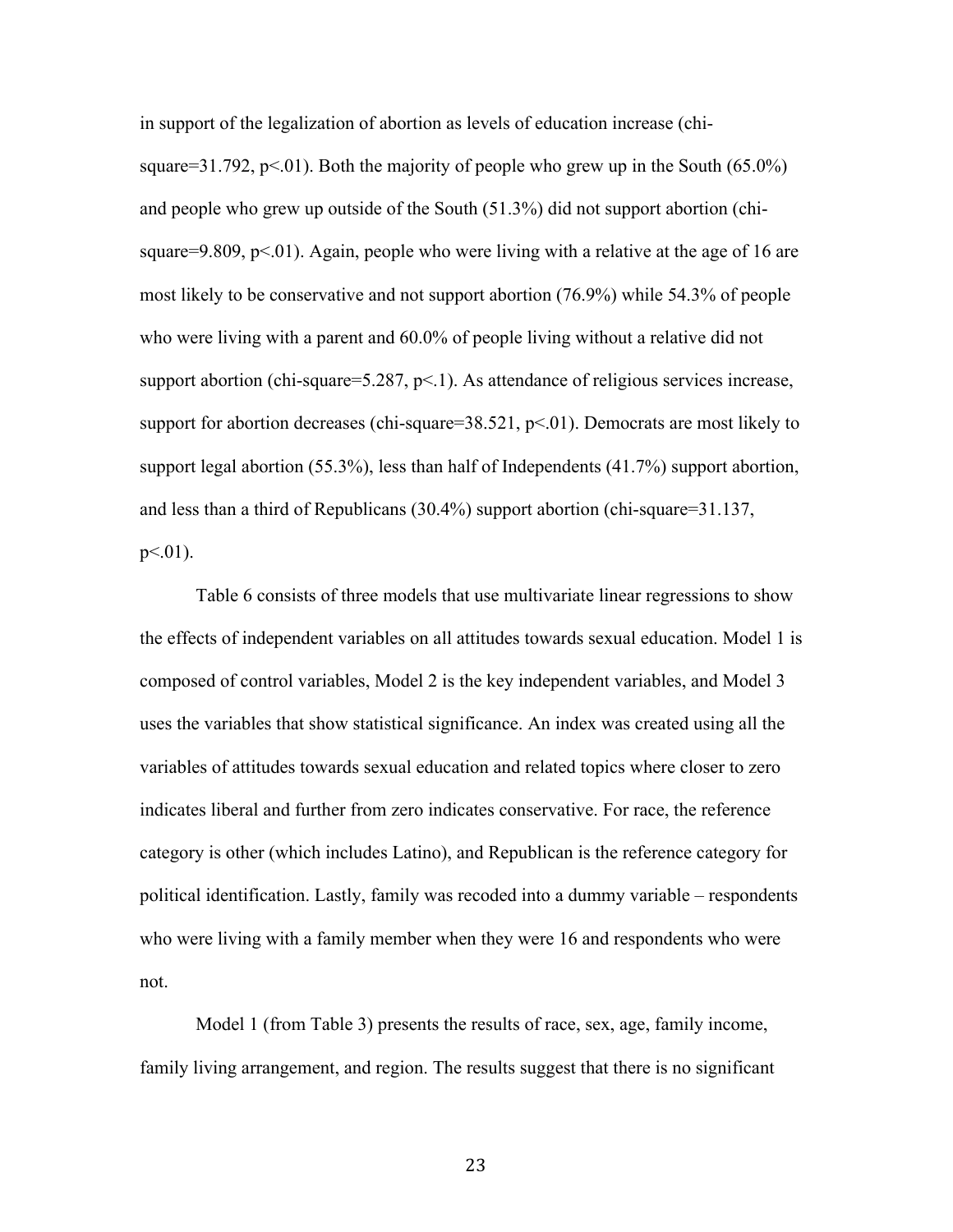relationship between race, sex, or family income and attitudes towards sexual education. However, Model 1 does show that there is a significant and positive relationship between age and attitudes towards sexual education – indicating that as age increases, attitudes towards sexual education become more conservative  $(B=0.015, p<0.01)$ . The results also suggest that people who were not living with a family member at the age of 16 are more likely to have conservative views on sexual education  $(B=0.312, p<1)$ . Lastly, from the negative relationship between region and the index, Model 1 demonstrates that people who are from the South are more likely to have conservative attitudes than those who are not from the South (B=-0.377,  $p<01$ ). The results from this model are statistically significant as seen through the fit statistic (F statistic=7.044,  $p<01$ ).

Model 2 (form Table 3) only shows the relationship between level of education, attendance of religious services, and political affiliation and the index. The significant, negative relationship between the index and education indicate that as levels of education increase, attitudes towards sexual education become more liberal  $(B=-0.157, p<0.01)$ . The increase in attendance of religious services, however, imply more conservative attitudes towards sexual education  $(B=0.151, p<0.01)$ . By using Republican as a reference category for the party identification variable, the positive relationship demonstrates that both Democrats and Independents have more liberal attitudes towards sexual education than Republicans (B=0.694, p<.01)(B=0.54, p<.01). The results from this model are statistically significant and have a larger R-squared value than the first model, meaning that these independent variables explain more of the index than the variables from the first model (F statistic=47.033, R-squared=0.237,  $p>01$ ).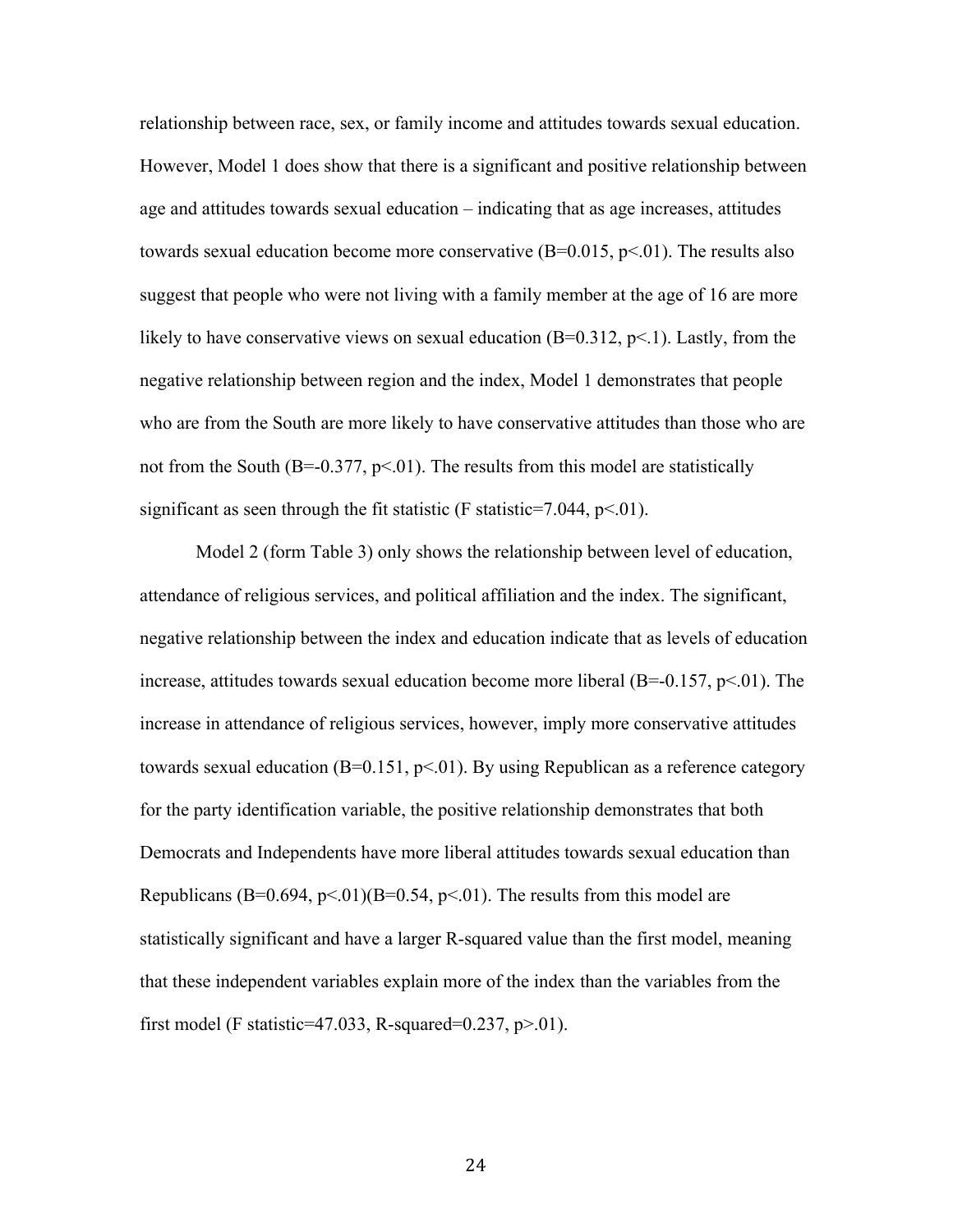Lastly, all of the independent variables with statistical significance are compared to each other in Model 3, which all remain statistically significant (see Table 6). The positive relationship between the index and age  $(B=0.009, p<0.01)$  and attendance  $(B=0.135, p<0.01)$  both mean that as age and attendance of religious services increase, attitudes become more conservative. The negative relationship for region continues to indicate that those from outside the South are more likely to have liberal attitudes  $(B = -1)$  $0.260$ ,  $p<01$ ). The positive family arrangement coefficient continues to signify that those living without a family member at the age of 16 are more likely to have conservative attitudes ( $B=0.328$ ,  $p<05$ ). As education increases, so does liberal attitudes towards sexual education ( $B=-0.140$ ,  $p<01$ ). Again, Democrats and Independents are more likely to hold liberal attitudes in comparison to Republicans  $(B=0.693, p<.01)$  $(B=0.522, p<.01)$ . The variables in model 3 explain the most for the index, as it has the largest R-squared (F statistic=31.539, R-squared=0.268,  $p<01$ ).

A noticeable trend is that attendance of religious services and party identification is significant regardless of the test or table, unlike any other variables. However, other variables are statistically significant in multiple tables, including age, region, and degree. There is only one variable that is never statistically significant, regardless of the table or test, which is income.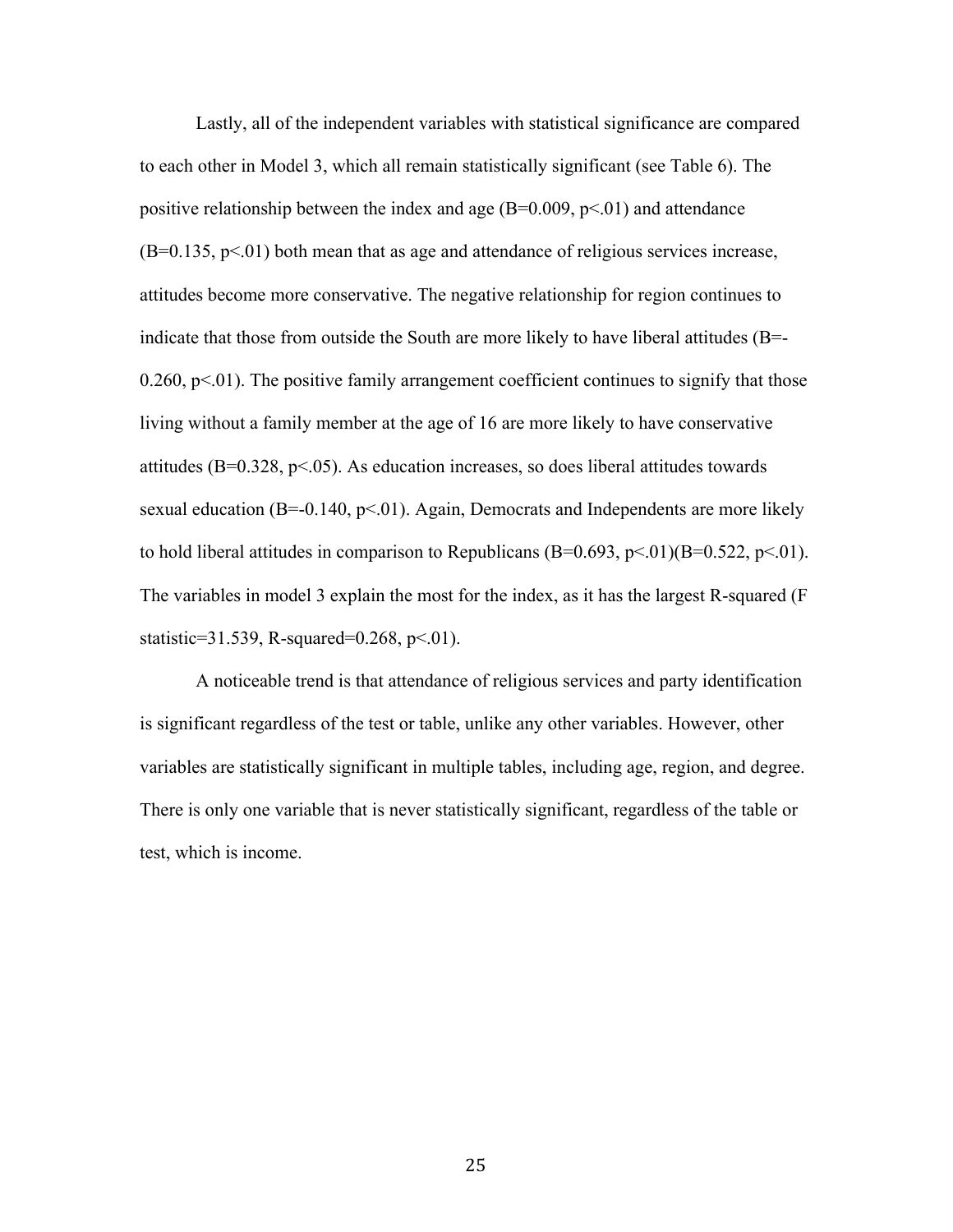|                             | For           | <b>Against</b> | N   |
|-----------------------------|---------------|----------------|-----|
| Sex                         |               |                |     |
| Male                        | 92.8%         | 7.2%           | 279 |
| Female                      | 91.0%         | 9.0%           | 333 |
| Age**                       |               |                |     |
| Less than 25                | 97.6%         | 2.4%           | 41  |
| 25-44                       | 94.5%         | 5.5%           | 236 |
| 45-59                       | 92.4%         | 7.6%           | 170 |
| $60+$                       | 86.1%         | 13.9%          | 165 |
| Race                        |               |                |     |
| White                       | 91.3%         | 8.7%           | 449 |
| <b>Black</b>                | 93.4%         | 6.6%           | 106 |
| Latino                      | 92.0%         | 8.0%           | 25  |
| Other                       | 93.8%         | 6.3%           | 32  |
| Income                      |               |                |     |
| $<$ \$29,000                | 91.1%         | 8.9%           | 168 |
| \$30,000-\$109,999          | 91.9%         | 8.1%           | 295 |
| > \$110,000                 | 92.6%         | 7.4%           | 149 |
| Degree                      |               |                |     |
| Less than High              | 90.5%         | 9.5%           | 74  |
| School                      |               |                |     |
| High School                 | 91.3%         | 8.7%           | 298 |
| Junior College              | 93.0%         | 7.0%           | 57  |
| Bachelor's                  | 94.9%         | 5.1%           | 117 |
| Graduate                    | 89.4%         | 10.6%          | 66  |
| Region16                    |               |                |     |
| South                       | 92.9%         | 7.1%           | 183 |
| Not South                   | 91.4%         | 8.6%           | 429 |
| Family16                    |               |                |     |
| With Parent                 | 91.6%         | 8.4%           | 571 |
| With Relative               | 92.3%         | 7.7%           | 26  |
| Other                       | 100.0%        | $0\%$          | 15  |
| Attendance***               |               |                |     |
| Do Not                      | 93.4%         | 6.6%           | 289 |
| Infrequently                | 94.7%         | 5.3%           | 188 |
| $1+$ a Week                 | 84.4%         | 15.6%          | 135 |
| Political ID***             |               |                |     |
| Democrat                    | 96.4%         | 3.6%           | 302 |
| Independent                 | 96.1%         | 3.9%           | 103 |
| Republican                  | 83.1%         | 16.9%          | 207 |
| $_{p < .1}$<br>** $p < .05$ | *** $p < .01$ |                |     |

|  |  |  | <b>Table 2.</b> Would you be for or against sex education in public schools?, N=612 |
|--|--|--|-------------------------------------------------------------------------------------|
|  |  |  |                                                                                     |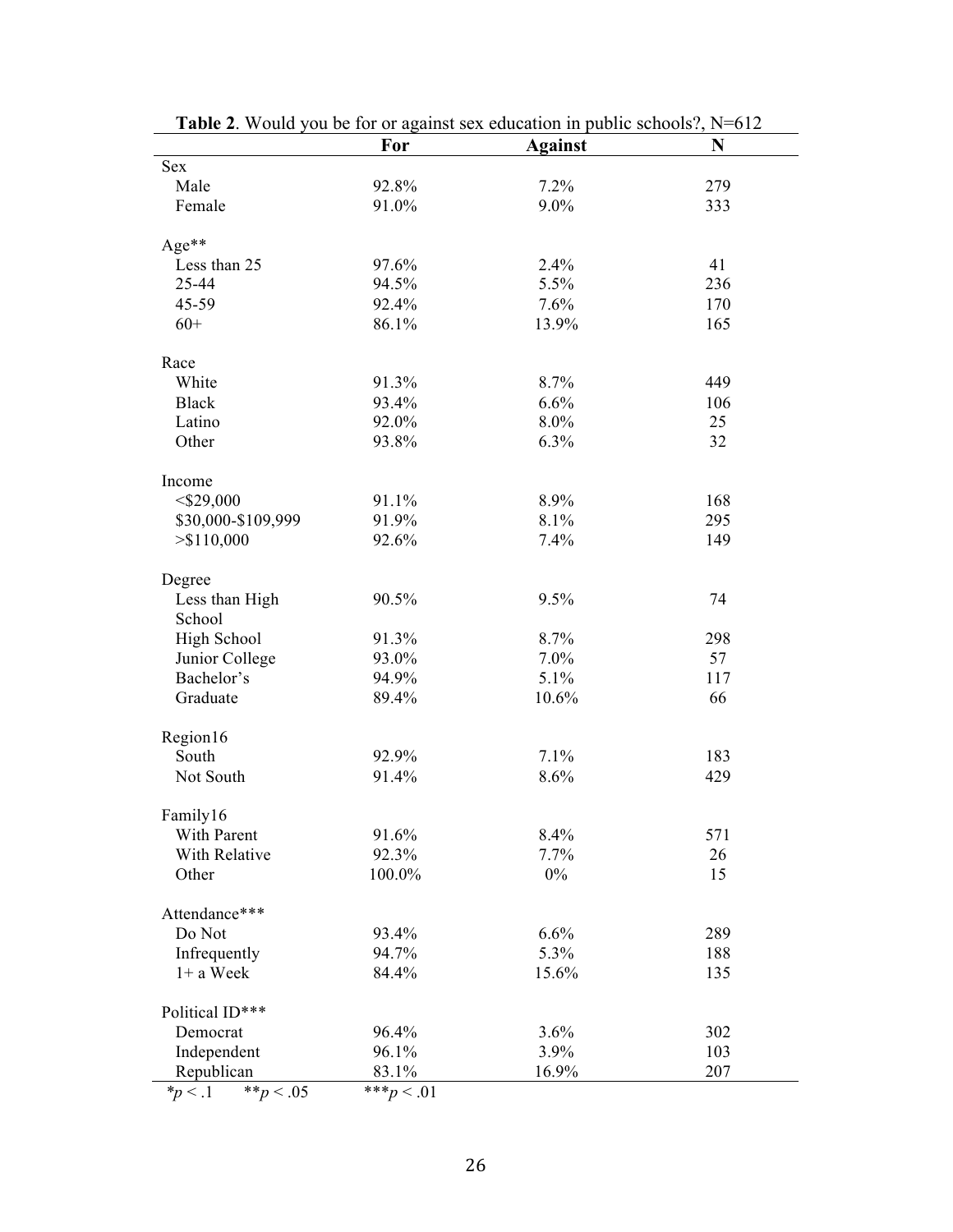|                              | Agree         | <b>Disagree</b> | N   |
|------------------------------|---------------|-----------------|-----|
| $Sex**$                      |               |                 |     |
| Male                         | 54.5%         | 45.5%           | 279 |
| Female                       | 63.7%         | 36.3%           | 333 |
| Age***                       |               |                 |     |
| Less than 25                 | 68.3%         | 31.7%           | 41  |
| 25-44                        | 64.8%         | 35.2%           | 236 |
| 45-59                        | 60.0%         | 40.0%           | 170 |
| $60+$                        | 49.1%         | 50.9%           | 165 |
| Race                         |               |                 |     |
| White                        | 60.4%         | 39.6%           | 449 |
| <b>Black</b>                 | 52.8%         | 47.2%           | 106 |
| Latino                       | 52.0%         | 48.0%           | 25  |
| Other                        | 75.0%         | 25.0%           | 32  |
| Income                       |               |                 |     |
| $<$ \$29,000                 | 53.6%         | 46.4%           | 168 |
| \$30,000-\$109,000           | 62.4%         | 37.6%           | 295 |
| > \$110,000                  | 60.4%         | 39.6%           | 149 |
| Degree                       |               |                 |     |
| Less than High               | 62.2%         | 37.8%           | 74  |
| School                       |               |                 |     |
| High School                  | 56.0%         | 44.0%           | 298 |
| Junior College               | 59.6%         | 40.4%           | 57  |
| Bachelor's                   | 65.8%         | 34.2%           | 117 |
| Graduate                     | 60.6%         | 39.4%           | 66  |
| Region16***                  |               |                 |     |
| South                        | 49.7%         | 50.3%           | 183 |
| Not South                    | 63.6%         | 36.4%           | 429 |
| Family16**                   |               |                 |     |
| With Parent                  | 60.2%         | 39.8%           | 571 |
| With Relative                | 34.6%         | 65.4%           | 26  |
| Other                        | 73.3%         | 26.7%           | 15  |
| Attendance***                |               |                 |     |
| Do Not                       | 68.2%         | 31.8%           | 289 |
| Infrequently                 | 61.7%         | 38.3%           | 188 |
| $1+$ a Week                  | 37.8%         | 62.2%           | 135 |
| Political ID***              |               |                 |     |
| Democrat                     | 68.9%         | 31.1%           | 302 |
| Independent                  | 61.2%         | 38.8%           | 103 |
| Republican                   | 44.9%         | 55.1%           | 207 |
| ** $p < .05$<br>$*_{p}$ < .1 | *** $p < .01$ |                 |     |

**Table 3.** Do you agree or disagree that methods of birth control should be available to teenagers between the ages of 14 and 16 if their parents do not approve?, N=612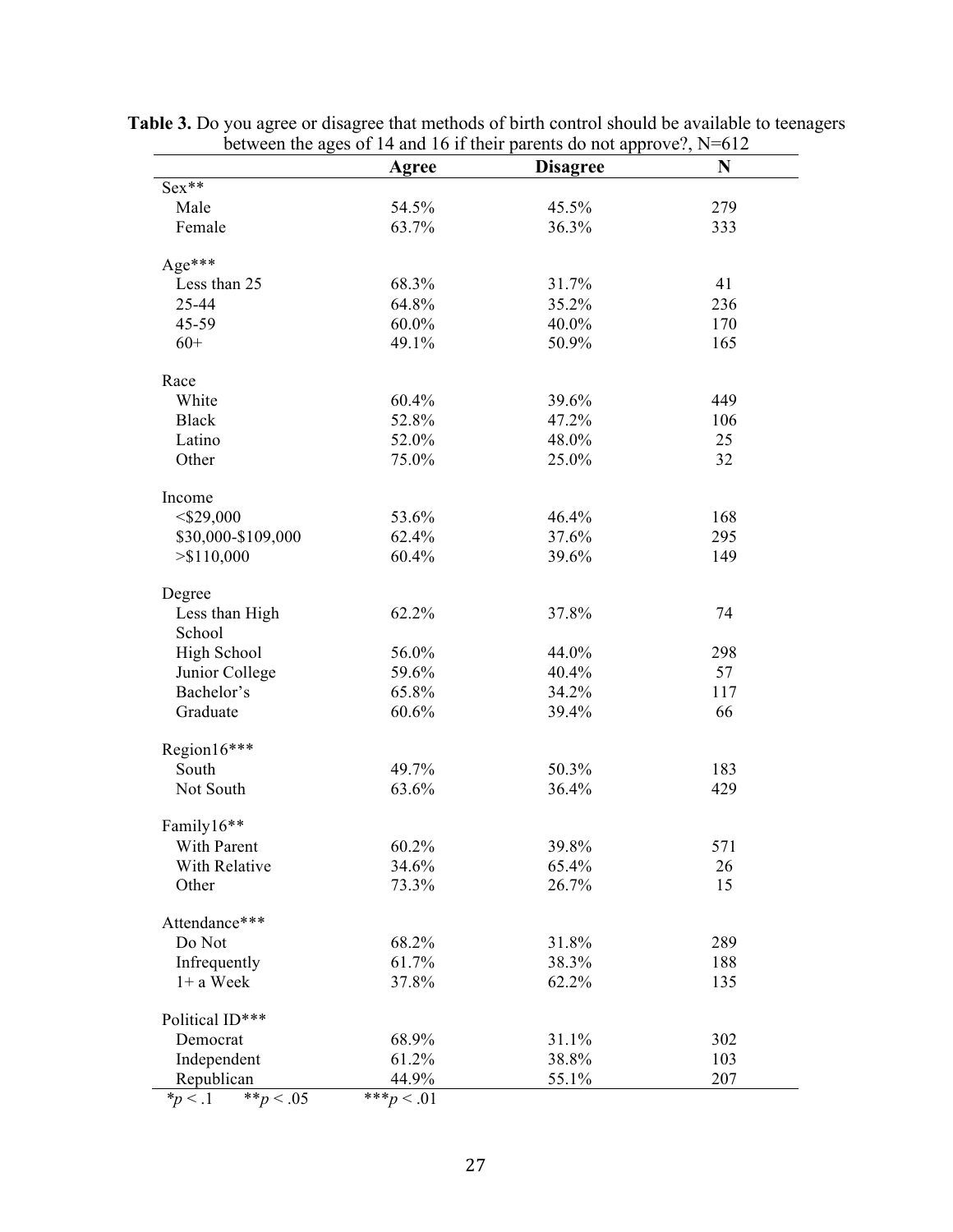|                            | <b>Not Wrong</b> | Wrong | N   |
|----------------------------|------------------|-------|-----|
| Sex                        |                  |       |     |
| Male                       | 62.0%            | 38.0% | 279 |
| Female                     | 61.0%            | 39.0% | 333 |
|                            |                  |       |     |
| Age**                      |                  |       |     |
| Less than 25               | 63.4%            | 36.6% | 41  |
| 25-44                      | 66.1%            | 33.9% | 236 |
| 45-59                      | 64.7%            | 35.3% | 170 |
| $60+$                      | 50.9%            | 49.1% | 165 |
| Race*                      |                  |       |     |
| White                      | 63.7%            | 36.3% | 449 |
| <b>Black</b>               | 50.0%            | 50.0% | 106 |
| Latino                     | 64.0%            | 36.0% | 25  |
| Other                      | 65.6%            | 34.4% | 32  |
|                            |                  |       |     |
| Income                     |                  |       |     |
| $<$ \$29,000               | 64.9%            | 35.1% | 168 |
| \$30,000-\$109,999         | 58.0%            | 42.0% | 295 |
| > \$110,000                | 64.4%            | 35.6% | 149 |
|                            |                  |       |     |
| Degree                     |                  |       |     |
| Less than High             | 59.5%            | 40.5% | 74  |
| School                     |                  |       |     |
| <b>High School</b>         | 60.1%            | 39.9% | 298 |
| Junior College             | 68.4%            | 31.6% | 57  |
| Bachelor's                 | 60.7%            | 39.3% | 117 |
| Graduate                   | 65.2%            | 34.8% | 66  |
| Region16***                |                  |       |     |
| South                      | 53.6%            | 46.4% | 183 |
| Not South                  | 64.8%            | 35.2% | 429 |
|                            |                  |       |     |
| Family16                   |                  |       |     |
| With Parent                | 61.6%            | 38.4% | 571 |
| With Relative              | 50.0%            | 50.0% | 26  |
| Other                      | 73.3%            | 26.7% | 15  |
| Attendance***              |                  |       |     |
| Do Not                     | 76.8%            | 23.2% | 289 |
| Infrequently               | 61.2%            | 38.8% | 188 |
| $1+$ a Week                | 28.9%            | 71.1% | 135 |
|                            |                  |       |     |
| Political ID***            |                  |       |     |
| Democrat                   | 64.2%            | 35.8% | 302 |
| Independent                | 71.8%            | 28.2% | 103 |
| Republican                 | 52.2%            | 47.8% | 207 |
| ** $p < .05$<br>$*_p$ < .1 | *** $p < .01$    |       |     |

**Table 4.** What is your attitude towards premarital sex?, N=612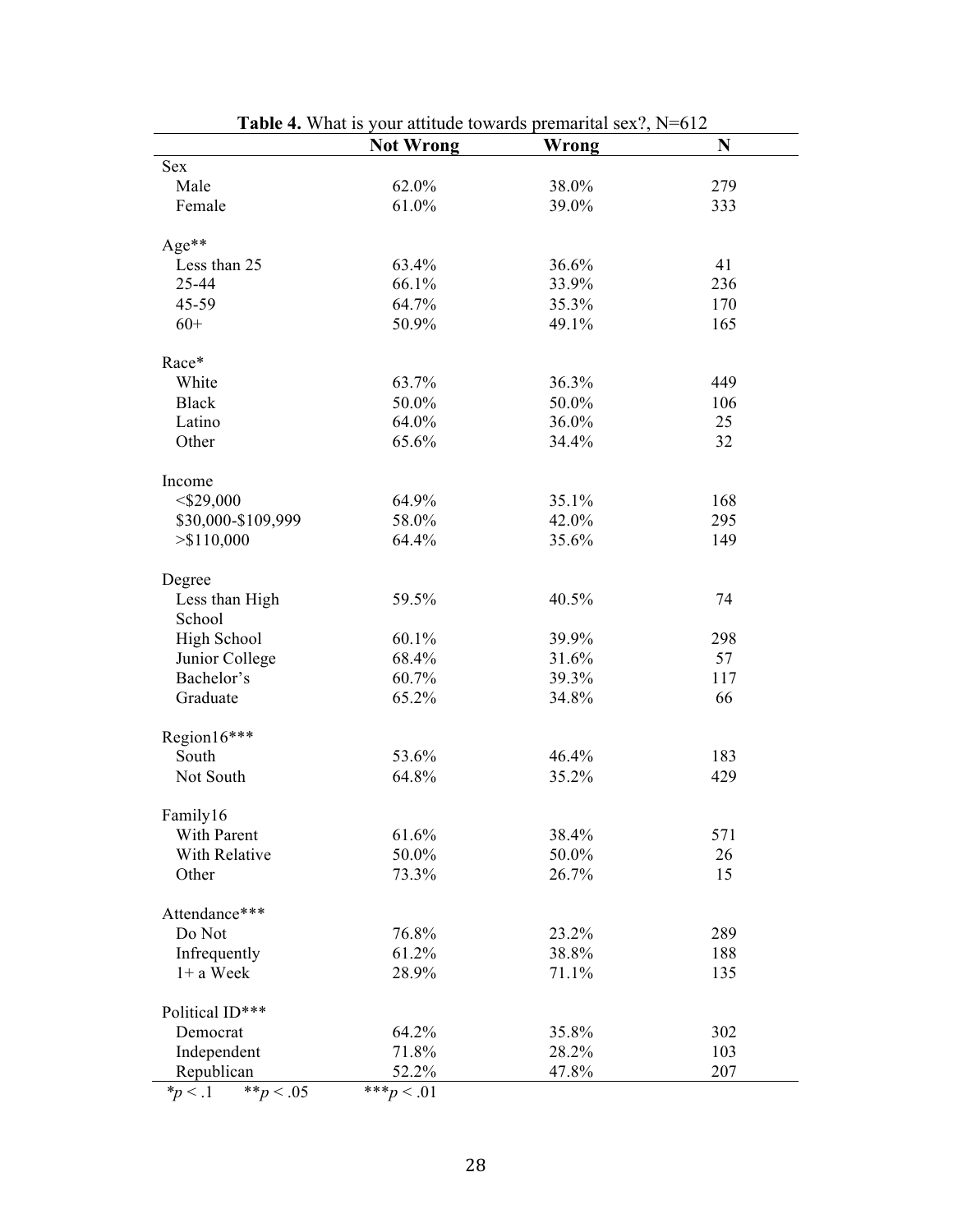|                           | 101 any reason:, $19-012$ |                |     |
|---------------------------|---------------------------|----------------|-----|
|                           | <b>Yes</b>                | N <sub>0</sub> | N   |
| <b>Sex</b>                |                           |                |     |
| Male                      | 44.1%                     | 55.9%          | 279 |
| Female                    | 45.0%                     | 55.0%          | 333 |
| Age                       |                           |                |     |
| Less than 25              | 53.7%                     | 46.3%          | 41  |
| 25-44                     | 44.9%                     | 55.1%          | 236 |
| 45-59                     | 48.8%                     | 51.2%          | 170 |
| $60+$                     | 37.6%                     | 62.4%          | 165 |
| Race                      |                           |                |     |
| White                     | 45.0%                     | 55.0%          | 449 |
| <b>Black</b>              | 45.3%                     | 54.7%          | 106 |
| Latino                    | 24.0%                     | 76.0%          | 25  |
| Other                     | 53.1%                     | 46.9%          | 32  |
| Income                    |                           |                |     |
| $<$ \$29,000              | 41.1%                     | 58.9%          | 168 |
| \$30,000-\$109,000        | 47.5%                     | 52.5%          | 295 |
| > \$110,000               | 43.0%                     | 57.0%          | 149 |
| Degree***                 |                           |                |     |
| Less than High            | 27.0%                     | 73.0%          | 74  |
| School                    |                           |                |     |
| High School               | 38.3%                     | 61.7%          | 298 |
| Junior College            | 54.4%                     | 45.6%          | 57  |
| Bachelor's                | 59.8%                     | 40.2%          | 117 |
| Graduate                  | 57.6%                     | 42.4%          | 66  |
| Region16***               |                           |                |     |
| South                     | 35.0%                     | 65.0%          | 183 |
| Not South                 | 48.7%                     | 51.3%          | 429 |
|                           |                           |                |     |
| Family16*                 |                           |                |     |
| With Parent               | 45.7%                     | 54.3%          | 571 |
| With Relative             | 23.1%                     | 76.9%          | 26  |
| Other                     | 40.0%                     | 60.0%          | 15  |
| Attendance***             |                           |                |     |
| Do Not                    | 54.3%                     | 45.7%          | 289 |
| Infrequently              | 45.7%                     | 54.3%          | 188 |
| $1+$ a Week               | 22.2%                     | 77.8%          | 135 |
| Political ID***           |                           |                |     |
| Democrat                  | 55.3%                     | 44.7%          | 302 |
| Independent               | 41.7%                     | 58.3%          | 103 |
| Republican                | 30.4%                     | 69.6%          | 207 |
| ** $p < .05$<br>$*p < .1$ | *** $p < .01$             |                |     |

**Table 5.** Do you think it should be possible for a pregnant woman to obtain a legal abortion for any reason?, N=612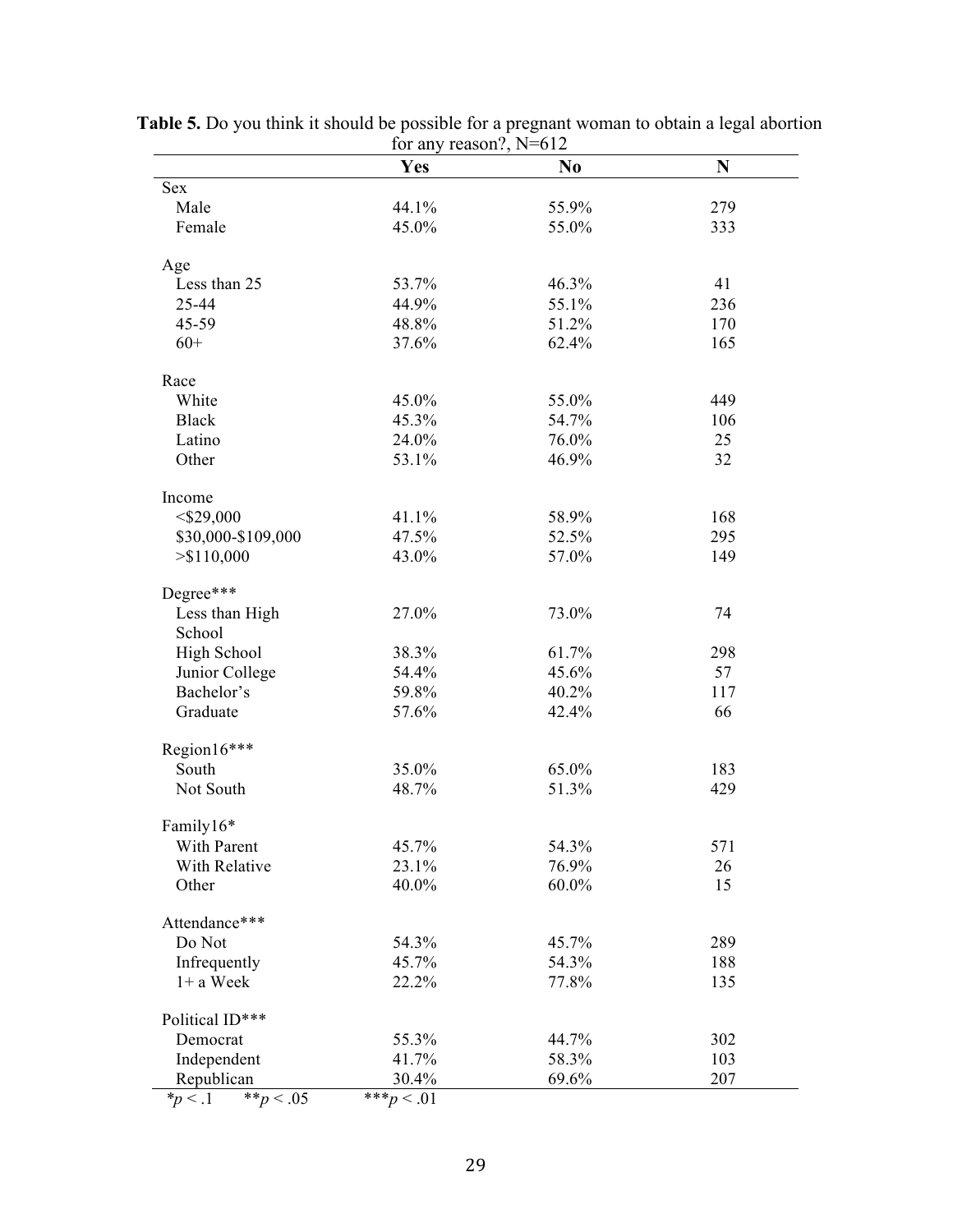|                                                  | Model 1     | <b>Model 2</b> | <b>Model 3</b> |
|--------------------------------------------------|-------------|----------------|----------------|
| <b>Sex</b>                                       | $-0.086$    |                |                |
| Age                                              | $0.015***$  |                | $0.009***$     |
| Race <sup>a</sup>                                |             |                |                |
| White                                            | 0.139       |                |                |
| <b>Black</b>                                     | 0.016       |                |                |
| Family Income                                    | $-0.006$    |                |                |
| Region                                           | $-0.377***$ |                | $-0.260***$    |
| <b>Family Living</b><br>Arrangement <sup>b</sup> | $0.312*$    |                | $0.328**$      |
| Education                                        |             | $-0.157***$    | $-0.140***$    |
| Attendance                                       |             | $0.151***$     | $0.135***$     |
| Party Identification <sup>c</sup>                |             |                |                |
| Democrat                                         |             | $0.694***$     | $0.693***$     |
| Independent                                      |             | $0.542***$     | $0.522***$     |
| R-squared                                        | 0.075       | 0.237          | 0.268          |
| F statistic                                      | $7.044***$  | 47.033***      | 31.539***      |
|                                                  |             |                |                |

**Table 6.** Results of Linear Regression of Attitudes Towards Sexual Education Index, N=612

 $p < 0.1$   $* p < 0.05$   $* p < 0.01$ 

Notes:

a) Other race is the reference category (which includes Latino).

b) Recoded into dummy variable (1=With a family member, 2=Without a family member).

c) Republican is the reference category.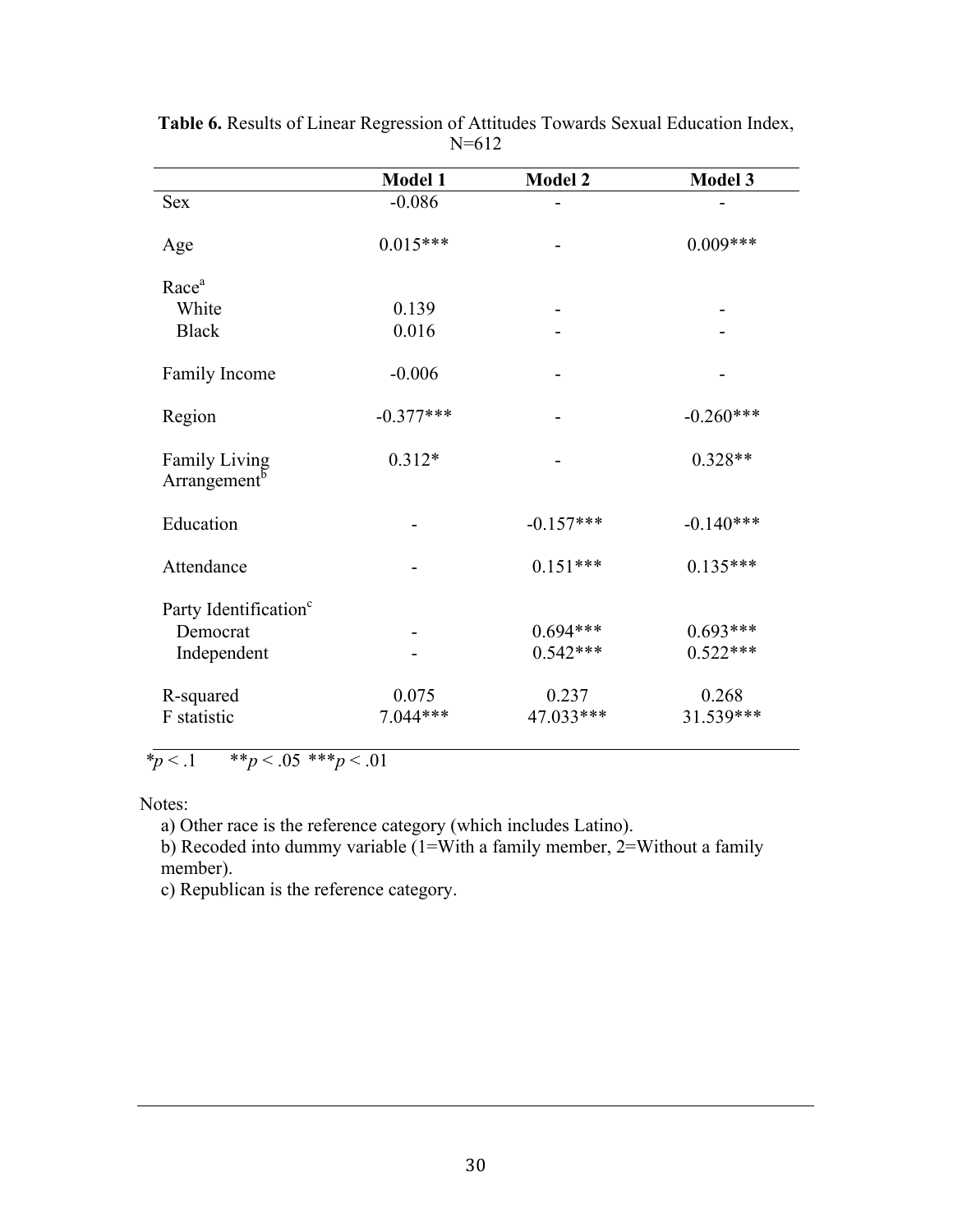## **Discussion**

#### *Religion & Politics*

Overall, there are very high levels of support for sexual education in public schools across the United States. Factors that decrease support – age, attendance to religious services, and political identification – have a minimal impact (see Table 2). The larger issue is the debate over what should be included in sexual education curriculum. Levels of approval and opposition for topics associated with sexual education – from birth control information to abortion – vary (see Tables 3, 4, and 5). The factors that influence these attitudes also fluctuate. The only constants that affect the attitudes towards sexual education are attendance of religious services and political identification.

As the literature notes, the federal government plays a large role in the current state of sexual education in the United States. Although there are no federal sexual education laws or policies, the federal programs have given school districts little to no choice on what the curriculum is composed of and how it is delivered to the students. The way in which the movement for abstinence curriculum gained momentum highlights the strong bond between politics and religion, also known as the Religious Right. The value placed on abstinence is a Christian notion, which has been politicized and absorbed into the education system. The findings in this study are that although there is a separation of church and state in the United States, there is no separation in the case of sexual education.

Overwhelming percentages of people who frequently attend religious services and people who identify as Republican are in support of sexual education (see Table 2). But when assessing the attitudes towards the information that is included in sexual education,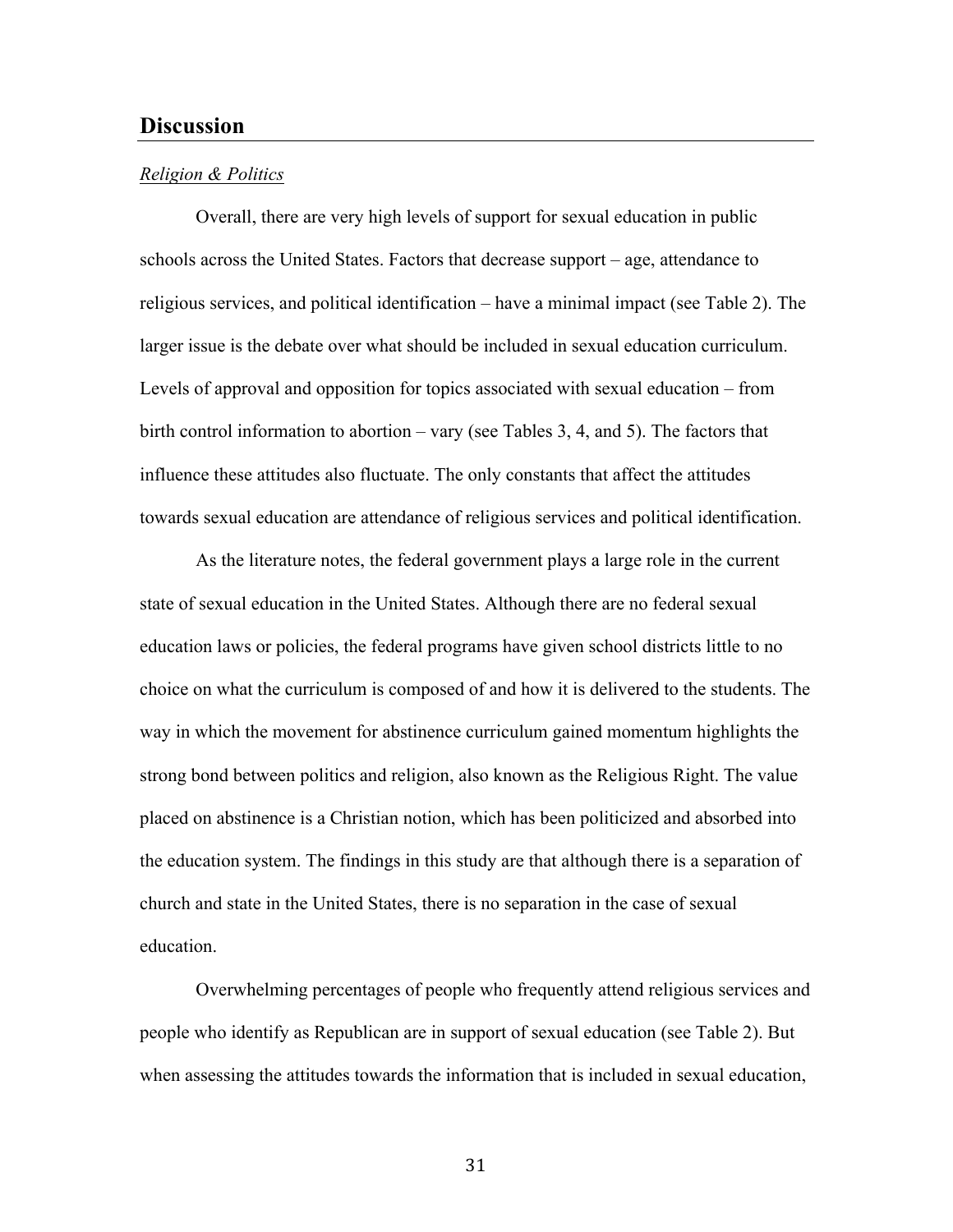the support crumbles (see Tables 3, 4, and 5). As mentioned, abstinence-based curriculum includes minimal information outside of abstinence, which generally includes information on birth control. This study's findings show that the majority of those who attend religious services once or more times a week (62.2%) and who identify as Republican (55.1%) disagree with providing teenagers with this information at all (see Table 3). These findings are congruent with the findings that 71.1% people who regularly attend religious services oppose premarital sex (see Table 4). Republicans, however, are more likely to approve of premarital sex (52.2%) (see Table 4). In that case, it raises the question of why the majority disapproves of empowering youth with forms of contraception but also approve of premarital sex, especially in the context of Republicans' attitudes on abortion.

These current attitudes are not disconnected from the original goal of sexual education in the early 1900's. The modern abstinence sexual education continues to use a "right versus wrong" narrative where any sexual behavior outside of a marriage between a man and woman is stigmatized. This narrative of the curriculum and expectation of youth to actually follow helps to explain the disapproval of basic sexual education information. This narrative also stresses the concept of morality, which itself is a Christian ideology – as pointed out by the literature. By doing so, abstinence sexual education continues to place Christian values into curriculum disguised under the name of education. These ideologies and narratives – that premarital sex is wrong, birth control information should be hidden, and abortion should not be legal – continue to promote "social hygiene," which continues to marginalize and "other" students who do not fit the norm.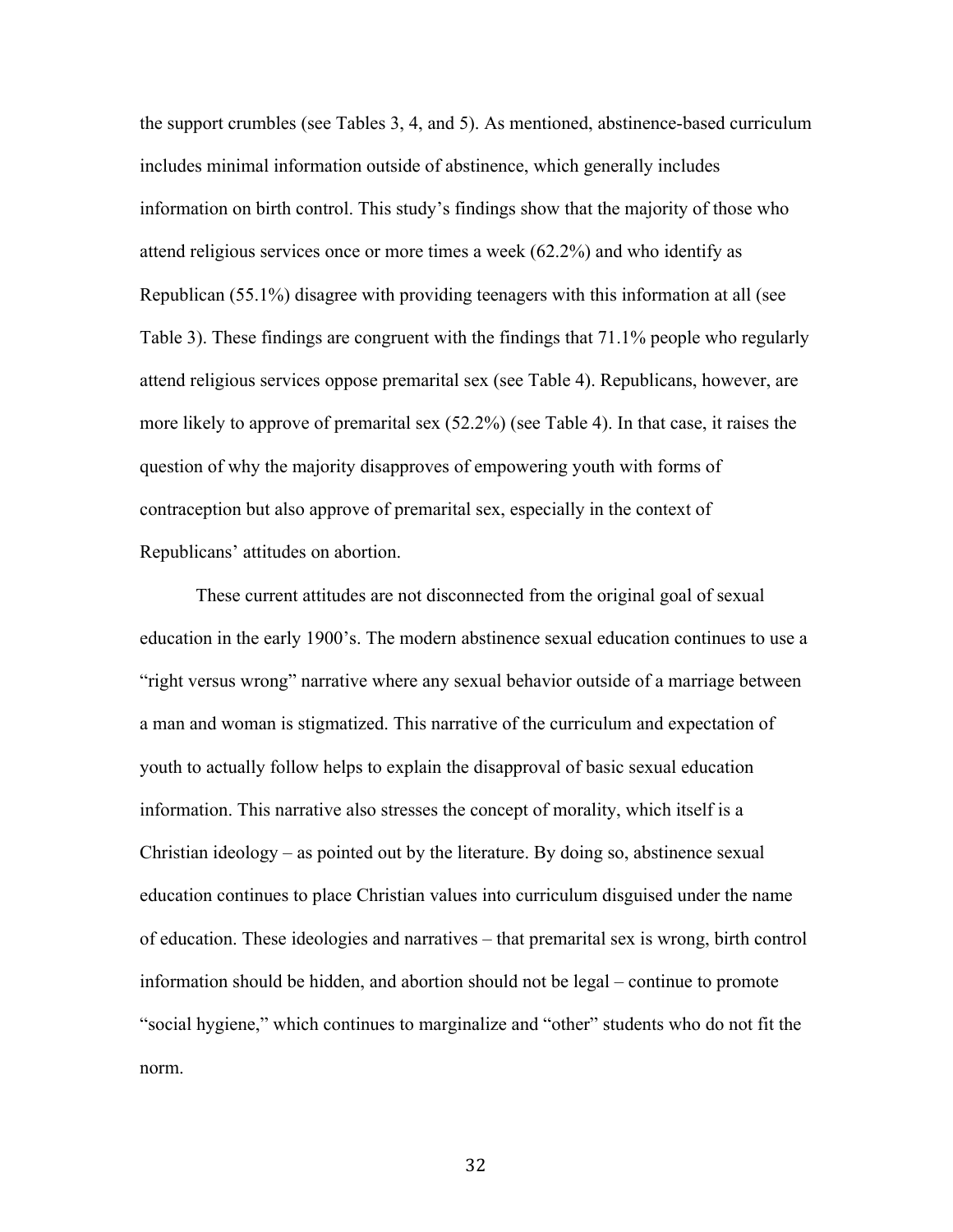The way in which the Christian narrative of morality and sexual behavior has become engrained in federal programs goes to show how religion and politics cannot be separated from sexual education. Both religious attendance and political identification are statistically significant when assessing attitudes towards every aspect of sexual education and its topics, unlike any other factors. By mobilizing the masses through emotionally charged rhetoric causing moral panic since the 1980's, the Religious Right has successfully pushed its religious and conservative agenda on to the national level of sexual education and changed people's attitudes accordingly.

#### *Life at 16*

This study also demonstrates how adolescence, particularly the region and living arrangement at the age of 16, affects attitudes towards sexual education. The South is notorious for being the most politically conservative and religious part of the United States. As a result, it is no surprise that people who are from the South are more likely to disapprove of premarital sex (46.4%), disapprove of giving teens birth control information (50.3%), and disapprove of abortion (65.0%) than people who are from outside the South (see Tables 3, 4, and 5). The Religious Right is extremely prevalent in the South, which implies that the way location impacts attitudes can also be tied to religion and politics.

The household makeup at the age of 16 also impacts attitudes towards sexual education. The majority of people who were living with a relative hold more conservative attitudes towards birth control information and abortion in comparison to people living with parents or no relatives at all (see Tables 3 and 5). Although household makeup does not necessarily speak to religion or politics, it does emphasize the impact that growing up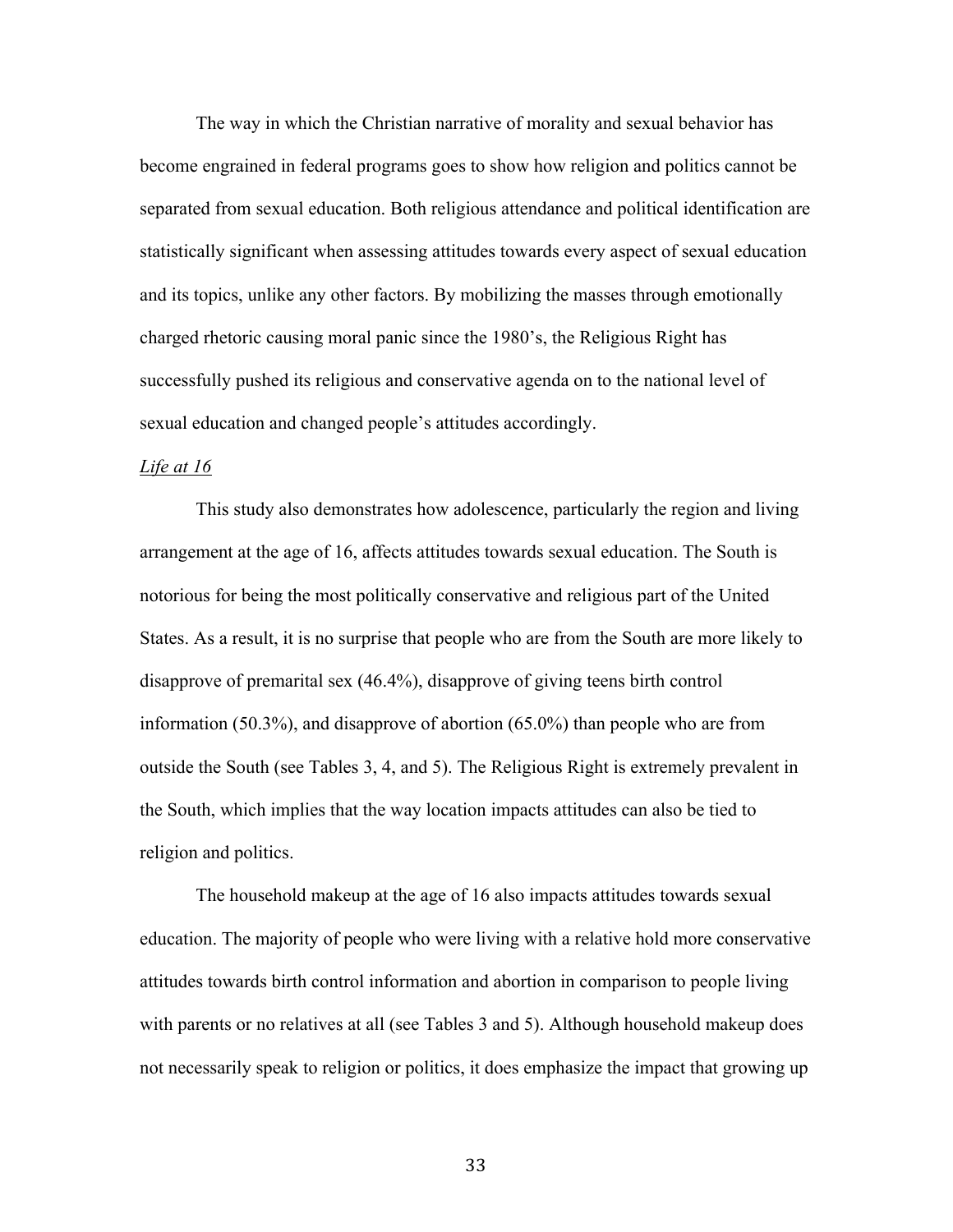in a home without one's own parent(s) can have. Reasons for individuals to live without relatives or parents at the age of 16 vary, but are usually traumatic. Other than having strained or nonexistent relationships with parents or family members affect attitudes towards sexual education and related topics, another possibility is that the 16 year olds did not create bonds with whoever they were living with to be able to talk about sexual behavior in a healthy and inclusive way. Regardless, both of these living conditions at the age of 16 – which is the general age students take sexual education – also have a surprisingly larger impact on attitudes towards sexual education than sex, race, and income (see Table 6).

#### *Age & Education*

Age and highest level of education are the last two variables that have significant impacts on overall attitudes towards sexual education in this study (see Table 6). As age increases, people are more likely to hold conservative attitudes towards sexual education and the topics associated with it. Of course this is not surprising because older generations tend to hold more conservative attitudes in general. However, the crowding out theory posed by Gusrang and Cheng can help explain the specific relationship between age, attitudes, and the federal programs (2010). As mentioned, the government can successfully pass policies by crowding out any groups or individuals who are in opposition. As the government is generally composed of older individuals, who have more conservative attitudes towards sexual education and related topics, the liberal attitudes of the younger generations are crowded out. Thus, the conservative federal programs were able to gain support and go through.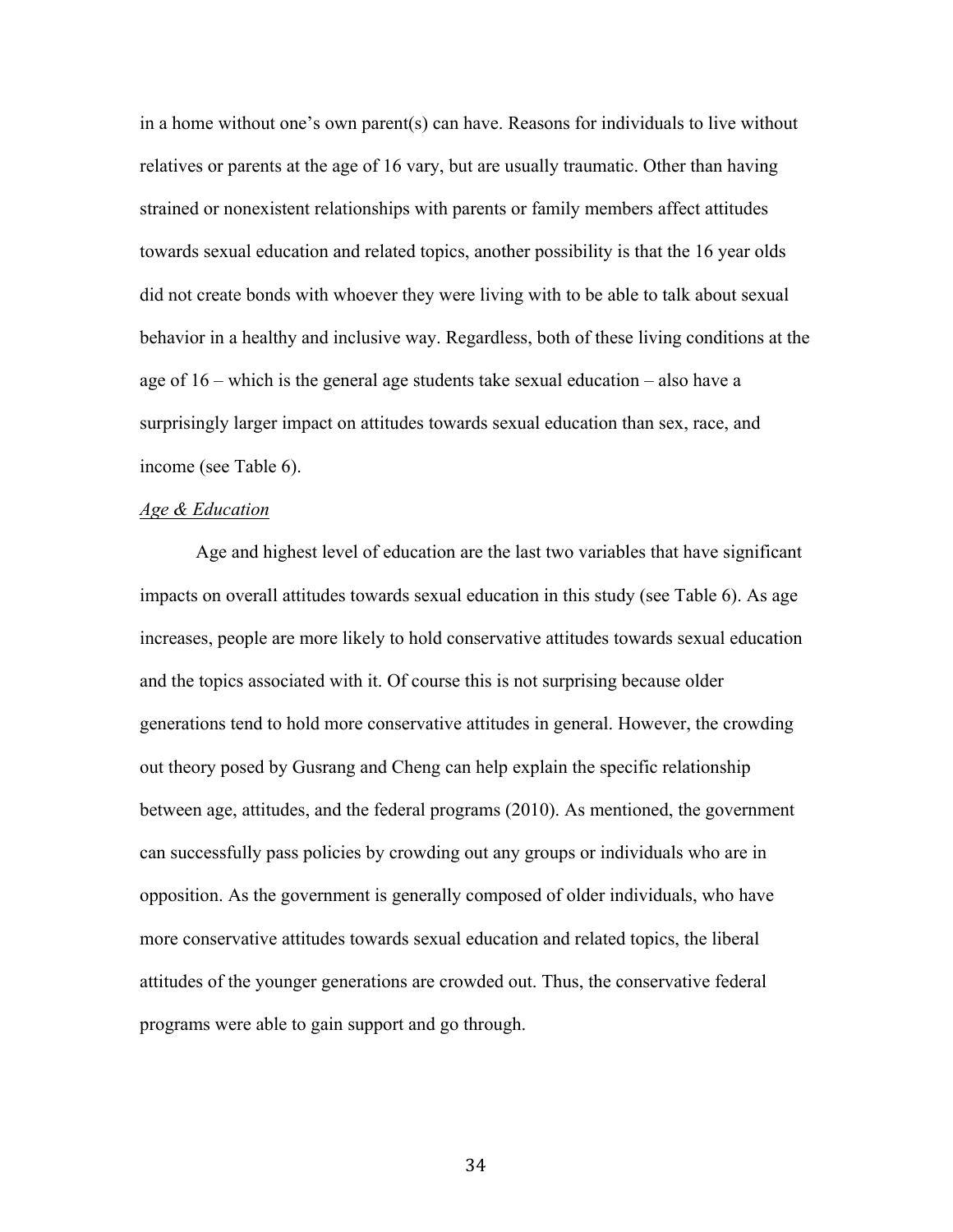As levels of education increase, however, attitudes towards sexual education become more liberal (see Table 6). This does not necessarily mean that individuals with higher levels of education are more liberal. Instead, it implies that those with higher levels of education most likely are aware of the statistics and the lack of success that abstinence curriculum has had on youth's sexual health. Another interpretation is that those with higher levels of education value the freedom to access all information because abstinence curriculum is censoring valuable information from teenagers. Interestingly enough, levels of education are generally tied to income levels but income does not have a statistically significant impact on these attitudes. This could be a result of how large the middle-class was coded.

#### **Conclusion**

The study of sexual education in public schools at the moment is extremely important because of its state of flux. President Obama's administration was the first opponent of the Religious Right's strong movement towards a completely national abstinence-only education (Williams 2011). With the 2016 elections in the future, it is unforeseeable whether the next presidential administration will be conservative or liberal, or even what type of impact it will have on the federally funded sexual education programs. Although the federal government does not have a direct impact on state or local school districts, the federal funding has pressured most schools to move towards an abstinence-only or abstinence stressed sexual education (Kendall 2008; Gusrang & Cheng 2010; Hamilton, Sanders, Anderman 2013).

Virtually all studies show that the youth of the United States are sexually unhealthy, which implies that there needs to be some serious change within the sexual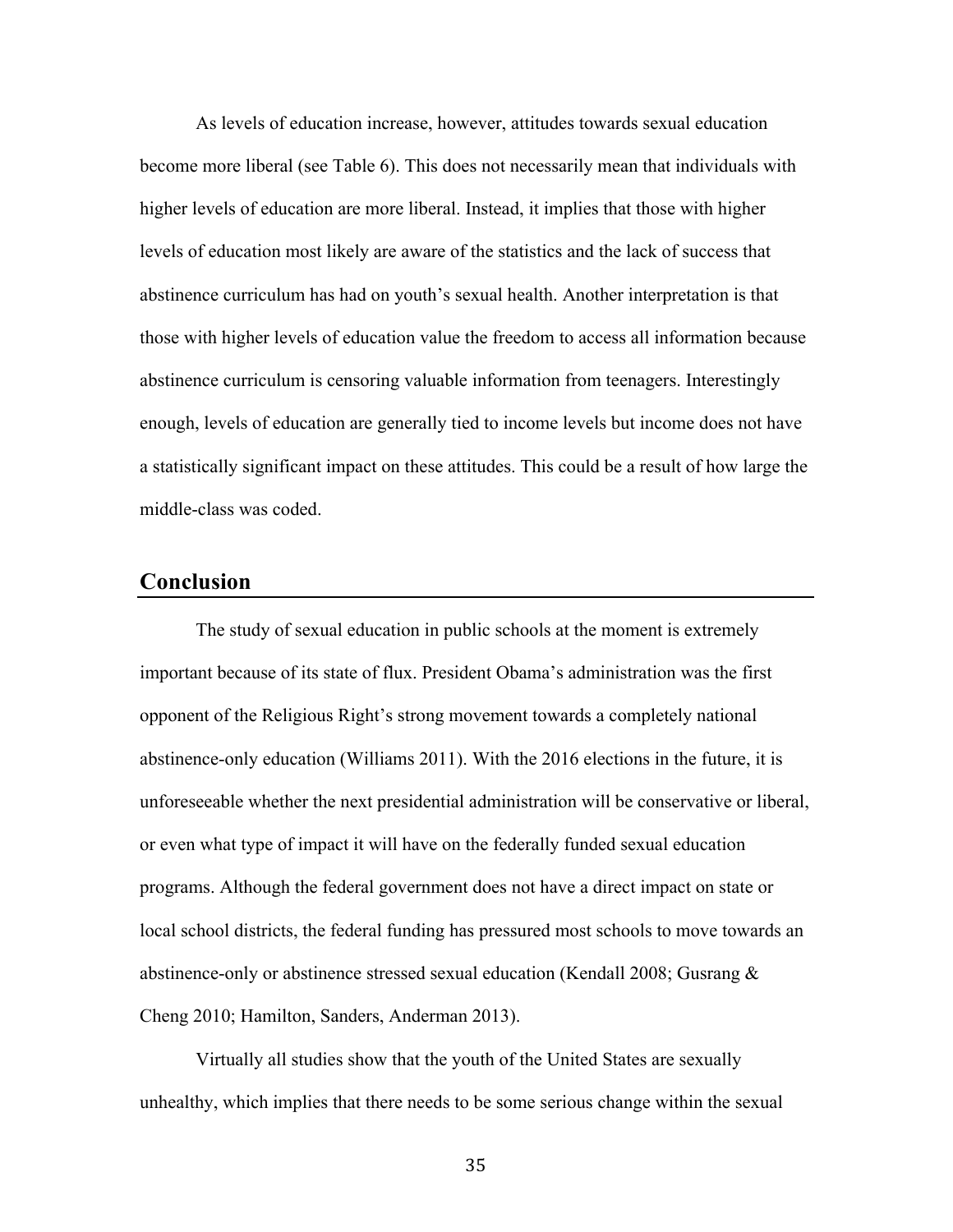education programs in the public schools. But to do that, the attitudes towards sexual education and its related topics need to shift. As there are a variety of factors that impact these attitudes, there is no simple solution to gain support for creating an inclusive sexual education curriculum.

As the findings from this study suggest, the intersection of politics and religion is at the heart of the matter. It is crucial to separate Christian teachings from the curriculum that is taught across the nation, which has been put into motion by the Religious Right. As Gusrang and Cheng have suggested through the incrementalist model, it is a matter of creating ideological changes across the nation to gain high levels of support for change (2010). However, this takes time.

In the meantime, many researchers have turned to the Internet as an option for students who feel like their school based education is not sufficient (Bay-Cheng 2005; Isaacson 2006). Some of the advantages of using the Internet as a substitute for sexual education include youth's ability to navigate it, its ability to be interactive and give customized responses, and the fact that there are less rules and regulations in comparison to school districts (Isaacson 2006). However, limitations include politics within search engines – whether or not they will block certain sites with certain information – and/or financial resources for sexual education sites (Isaacson 2006).

Further research must be done to keep up to date with current policies that impact sexual education. It must continue to understand the current state of youth's sexual health to see whether or not change is being made. Most importantly, research needs to emphasize how politics and religion have an inseparable bond. It needs to go further in demonstrating how it impacts other aspects of life and how other factors are incorporated,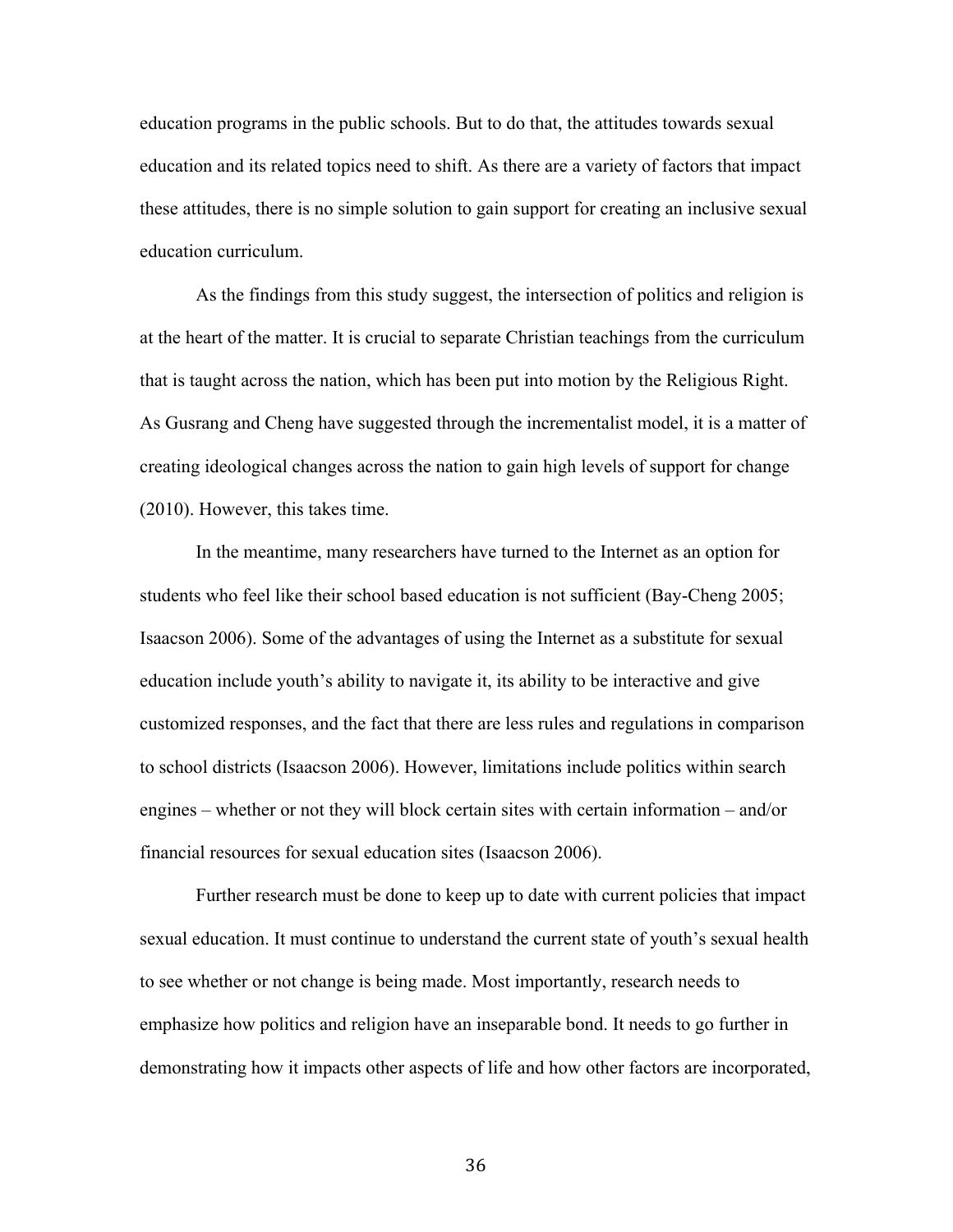such as attitudes depending on the region of the United States. Lastly, researchers need to seek out the unanswered question of what a successful sexual education look like because, as of right now, we are not doing it right.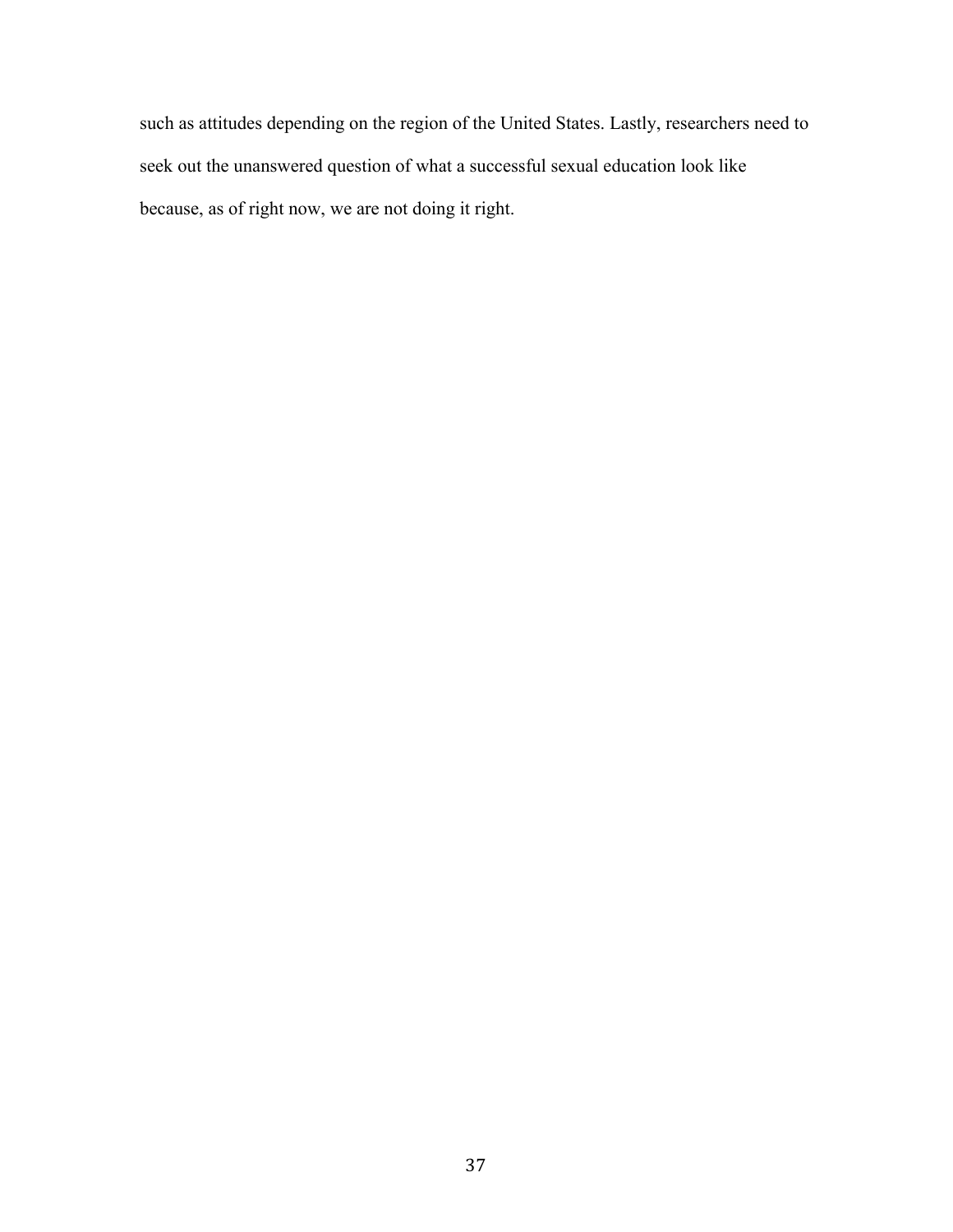# **Bibliography**

- 1. Bay-cheng, Laina. 2005. "Left to their Own Devices: Disciplining Youth Discourse on Sexuality Education Electronic Bulletin Boards." *Sexuality Research & Social Policy* 2(1):37-50.
- 2. Beshers, Sarah. 2007. "Abstinence-What?: A Critical Look at the Language of Educational Approaches to Adolescent Sexual Risk Reduction." *Journal of School Health* 77(9): 637-639.
- 3. Centers for Disease Control and Prevention. 2013. "Youth risk behaviors surveillance – United States, 2013." *Surveillance Summaries* 63(4): 114-127.
- 4. Cohen, Stanley. 1972. *Folk Devils and Moral Panics: Creation of mods and rockers.* London: MacGibbon & Kee.
- 5. Darroch, Jacqueline E., David J. Landry, and Susheela Sign. 2000. "Changing Emphases in Sexuality Education In U.S. Public Secondary Schools, 1988-1999." *Family Planning Perspectives* 32(5):204-265.
- 6. Di Maura, Diane, & Carole Joffe. 2007. "The Religious Right and the Reshaping of Sexual Policy: An Examination of Reproductive Rights and Sexuality Education." *Sexuality Research and Social Policy: Journal of NSRC* 4(1): 67-92.
- 7. Elia, John P., and Mickey Eliason. 2010. "Discourses of Exclusion: Sexuality Education's Silencing of Sexual Others." *Journal of LGBT Youth* 7(1): 29-48.
- 8. Elia, John P., and Mickey J. Eliason. 2010. "Dangerous Omissions: Abstinence-Only-until-Marriage School-Based Sexuality Education and the Betrayal of LGBTQ Youth." *American Journal of Sexuality Education* 5(1): 17-34.
- 9. Espinosa, Gastón. 2008. "The Influence of Religion on Latino Education, Marriage, and Social Views in the United States." *Marriage and Family Review*  43(3-4): 205-225.
- 10. Gusrang, Jamie L., and Simon Cheng. 2010. "Government Influence and Community Involvement on Abstinence-Only Programs in 1999 and 2003." *American Journal of Sexuality Education* 5(3): 240-267.
- 11. Guzzo, Karen Benjamin, and Sarah Hayford. 2012. "Race-Ethnic Differences in Sexual Health Knowledge." *Race and Social Problems* 4(3-4): 158-170.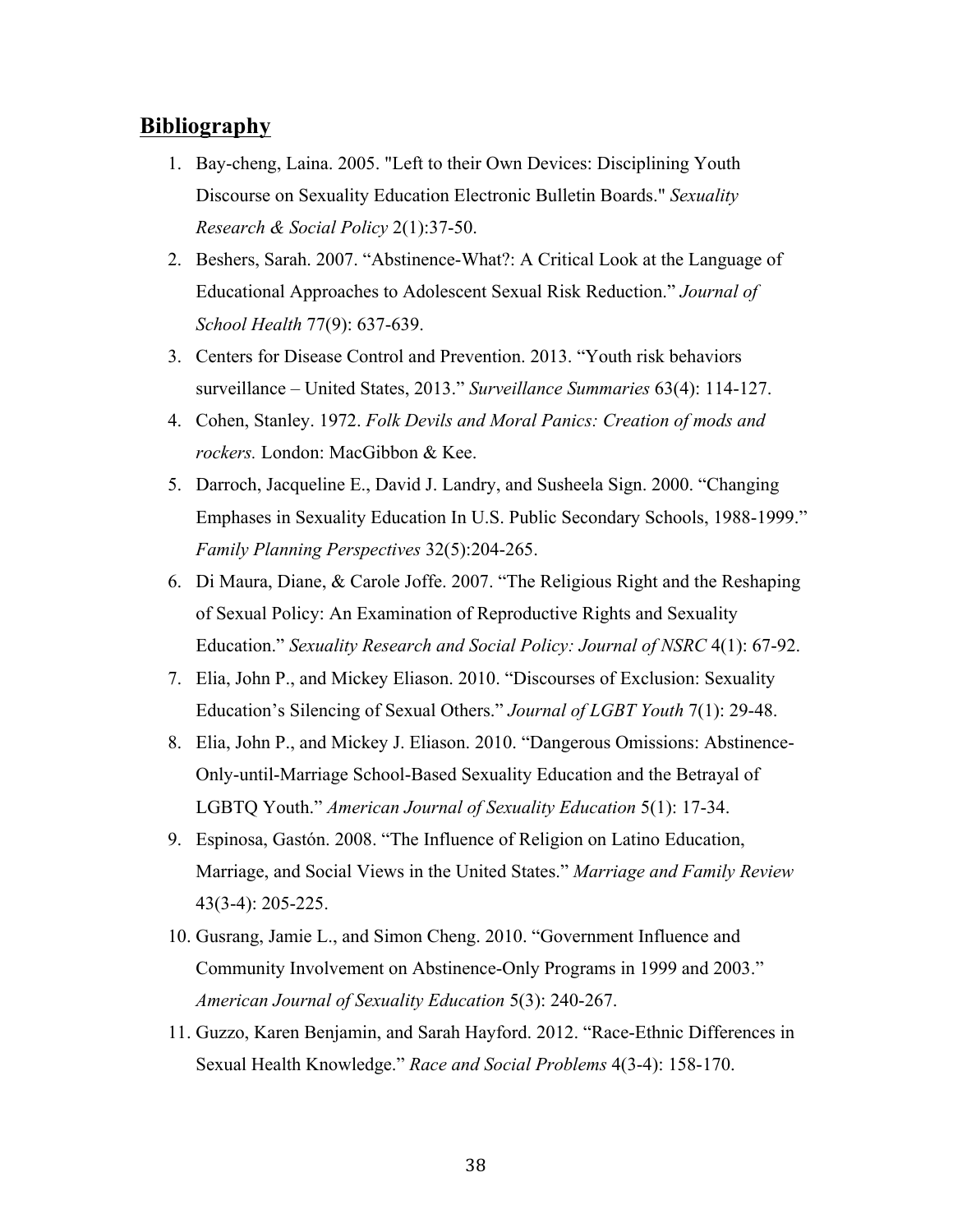- 12. Hamilton, Rashea, Megan Sanders, and Eric M. Anderman. 2013. "The Multiple Choices of Sex Education." *Kappan Magazine* 94(5): 34-39.
- 13. Isaacson, Nicole. 2006. "An overview of the role of sexual health organizations, corporations, and government in determining content and access to online sexuality education for adolescents." *Sexuality Research & Social Policy: A Journal of the NSRC* 3 (2):24-36.
- 14. Kann, Laura, Susan Telljohan, and Susan Wooley. 2007. "Health Edcuation: Results From the School Health Policies and Programs Study 2006." *Journal of School Health* 77(8): 408-434.
- 15. Kelly, Patricia, and Lisa Schwartz. 2007. "Abstinence-Only Programs as a Violation of Adolescents' Reproductive Rights." *International Journal of Health Services* 37(2): 321-330.
- 16. Kendall, Nancy. 2008. "Sexuality Education in an Abstinence-Only Era: A comparative Case Study of Two U.S. States." *Sexuality Research & Social Policy*  5(2): 23-44.
- 17. Klein, Marty. 2011. "Are Religion or 'Faith' Necessary for a Moral Sexual Ethos?" *American Journal of Sexuality Education* 6(1): 122-127.
- 18. Kohler, Pamela, Lisa Manhart, and William Lafferty. 2008. "Abstinence-Only and Comprehensive Sex Education and the Initiation of Sexual Activity and Teen Pregnancy." *Journal of Adolescent Health* 42(4): 344-351.
- 19. Landry, David J, Lisa Kaeser, and Cory Richards. 1999. "Abstinence promotion and provision of information about contraception in public school district sexuality education policies." *Family Planning Perspectives* 31(6): 280-286.
- 20. Lindberg, Laura Duberstein, and Issac Maddow-Zimet. 2012. "Consequences of Sex Education on Teen and Young Adult Sexual Behaviors and Outcomes." *Journal of Adolescent Health* 51(4): 332-338.
- 21. Lloyd, Stacey, Yvonne Ferguson, Giselle Corbie-Smith, Arlinda Ellison, Connie Blumenthal, Barbara Council, Selena Youmans, Melvin Muhammad, Mysha Wynn, Adaora Adimora, and Aletha Akers. 2012. "The Role of Public Schools in HIV Prevention: Perspectives from African Americans in the Rural South." *AIDS Education and Prevention* 24(1): 41-53.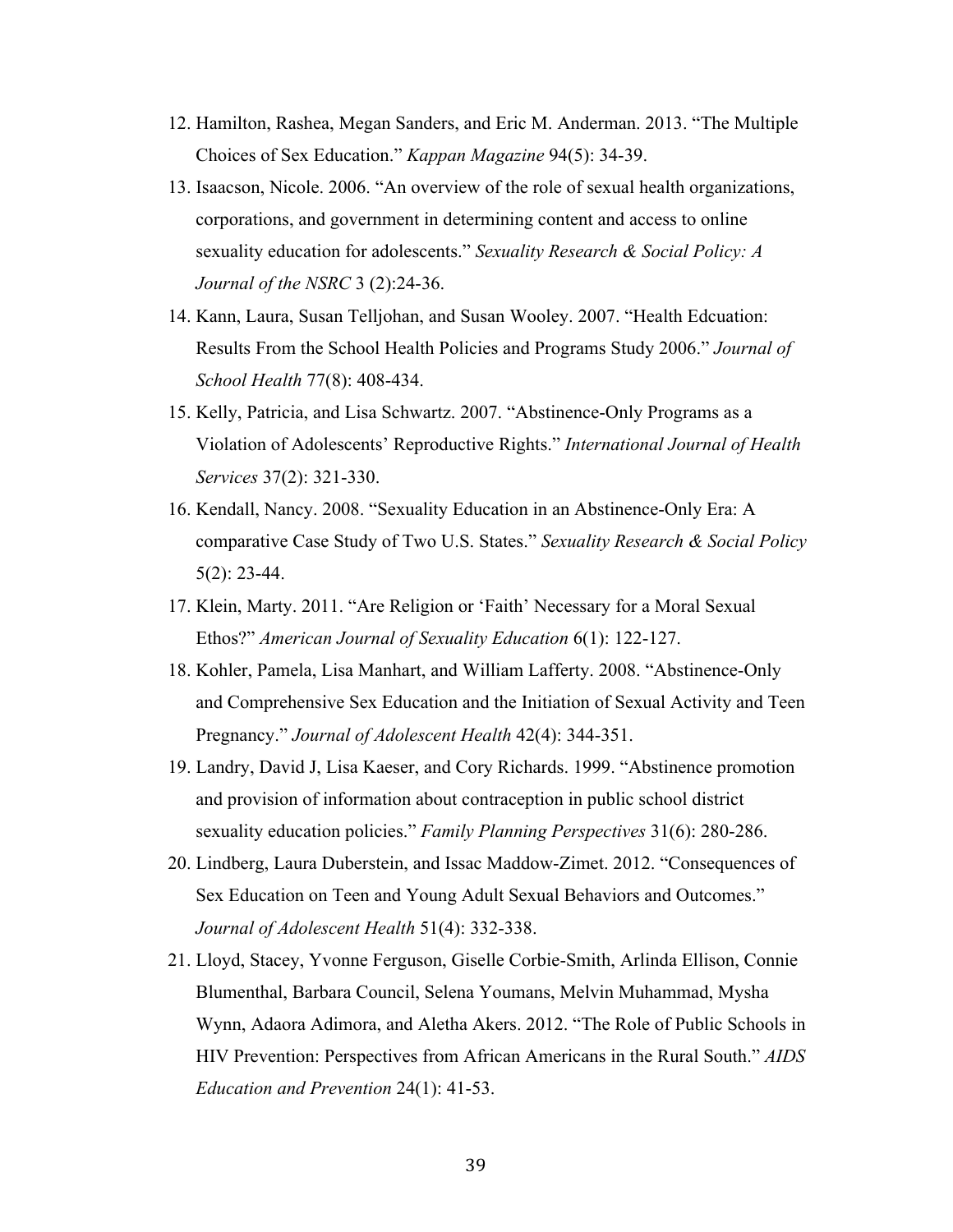- 22. Manlove, Jennifer, Erum Ikramullah, and Elizabeth Terry-Humen. 2008. "Condom Use and Consistency Among Male Adolescents in the United States." *Journal of Adolescent Health* 43(4):325-333.
- 23. McCarty-Caplan, David Milo. 2013. "Schools, Sex Education, and Support for Sexual Minorities: Exploring Historic Marginalization and Future Potential." *American Journal Of Sexuality Education* 8(4): 246-273.
- 24. McConnell, Campbell, & Stanley Brue. 2005. *Economics: Principles, problems, and policies.* New York: McGraw-Hill Professional.
- 25. National Conference on State Legislatures. 2014. "State Policies on Sex Education in Schools." Washington, D.C.: NCSL. Retrieved December 15, 2014.
- 26. National Opinion Research Center. 2014. "General Social Survey."
- 27. Sherr, Michael E., & Preston M. Dyer. 2010. "Evaluating a Comprehensive Abstinence-Based Program for Minority Youth: Comparing Church and Public School Outcomes." *Journal of the North American Association of Christians in Social Work* 37(1): 28-44.
- 28. Sherr, Michael E., David Pooler, James Stamey, Preston Dyer, Everett Smith, & Ashley Summers. 2011. "The Influence of Religious Participation on Sexual Activity in a Randomized Effectiveness Trial for Minority Youth." *Journal of Social Service Research* 38(2): 156-164.
- 29. Smith, William, and Suzanne Crowell. 2005. "EXPOSING Abstinence-Only Education." *National Council of Jewish Women Journal* 28(1): 6-9.
- 30. Specter, Michael. 2006. "Political Science: The White House vs. The Laboratory." *The New Yorker*
- 31. Taylor, Jill McLean, and Janie Victoria Ward. 1991. "Culture, Sexuality, and School: Perspectives from Focus Groups in Six Different Cultural Communities." *Women's Studies Quarterly* 19(1): 121-137.
- 32. Thorburn, Sheryl, and Laura Bogart. 2005. "Conspiracy Beliefs About Birth Control: Barriers to Pregnancy Prevention Among African Americans of Reproductive Age." *Health Education and Behavior* 32(4): 474-487.